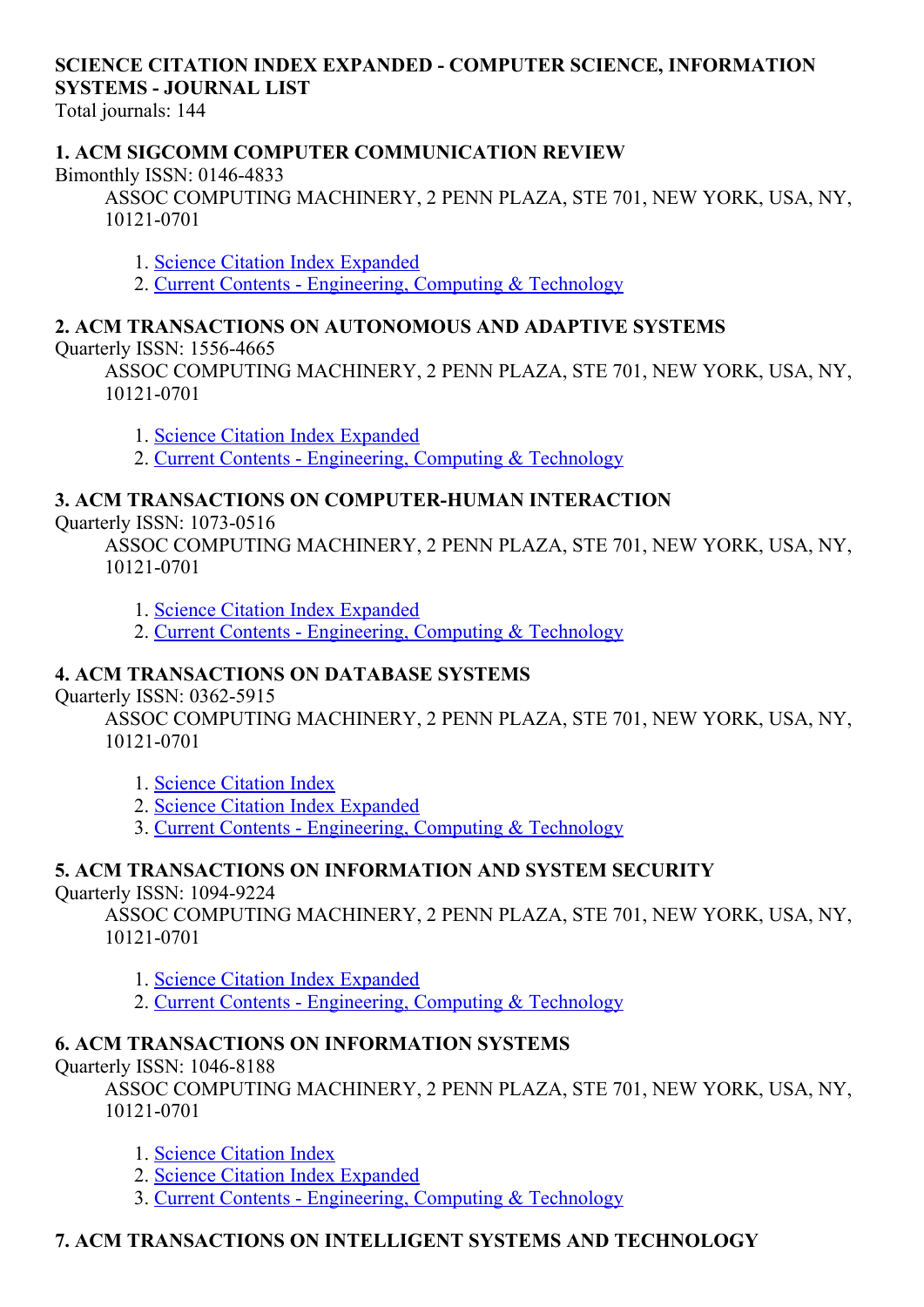Quarterly ISSN: 2157-6904

ASSOC COMPUTING MACHINERY, 2 PENN PLAZA, STE 701, NEW YORK, USA, NY, 10121-0701

1. Science Citation Index [Expanded](http://thomsonreuters.com/science-citation-index-expanded)

2. Current Contents - [Engineering,](http://thomsonreuters.com/current-contents-connect) Computing & Technology

## 8. ACM TRANSACTIONS ON INTERNET TECHNOLOGY

Quarterly ISSN: 1533-5399

ASSOC COMPUTING MACHINERY, 2 PENN PLAZA, STE 701, NEW YORK, USA, NY, 10121-0701

1. Science Citation Index [Expanded](http://thomsonreuters.com/science-citation-index-expanded)

2. Current Contents - [Engineering,](http://thomsonreuters.com/current-contents-connect) Computing & Technology

## 9. ACM TRANSACTIONS ON KNOWLEDGE DISCOVERY FROM DATA

Quarterly ISSN: 15564681

ASSOC COMPUTING MACHINERY, 2 PENN PLAZA, STE 701, NEW YORK, USA, NY, 10121-0701

1. Science Citation Index [Expanded](http://thomsonreuters.com/science-citation-index-expanded)

2. Current Contents - [Engineering,](http://thomsonreuters.com/current-contents-connect) Computing & Technology

## 10. ACM TRANSACTIONS ON MULTIMEDIA COMPUTING COMMUNICATIONS AND APPLICATIONS

Ouarterly ISSN: 1551-6857

ASSOC COMPUTING MACHINERY, 2 PENN PLAZA, STE 701, NEW YORK, USA, NY, 10121-0701

1. Science Citation Index [Expanded](http://thomsonreuters.com/science-citation-index-expanded)

2. Current Contents - [Engineering,](http://thomsonreuters.com/current-contents-connect) Computing & Technology

## 11. ACM TRANSACTIONS ON SENSOR NETWORKS

Quarterly ISSN: 15504859

ASSOC COMPUTING MACHINERY, 2 PENN PLAZA, STE 701, NEW YORK, USA, NY, 10121-0701

1. Science Citation Index [Expanded](http://thomsonreuters.com/science-citation-index-expanded)

2. Current Contents - [Engineering,](http://thomsonreuters.com/current-contents-connect) Computing & Technology

## 12. ACM TRANSACTIONS ON THE WEB

Ouarterly ISSN: 1559-1131

ASSOC COMPUTING MACHINERY, 2 PENN PLAZA, STE 701, NEW YORK, USA, NY, 10121-0701

1. Science Citation Index [Expanded](http://thomsonreuters.com/science-citation-index-expanded)

2. Current Contents - [Engineering,](http://thomsonreuters.com/current-contents-connect) Computing & Technology

## 13. ACTA INFORMATICA

Bimonthly ISSN: 0001-5903

SPRINGER, 233 SPRING ST, NEW YORK, USA, NY, 10013

1. Science [Citation](http://thomsonreuters.com/science-citation-index-expanded) Index

2. Science Citation Index [Expanded](http://thomsonreuters.com/science-citation-index-expanded)

3. Current Contents [Engineering,](http://thomsonreuters.com/current-contents-connect) Computing & Technology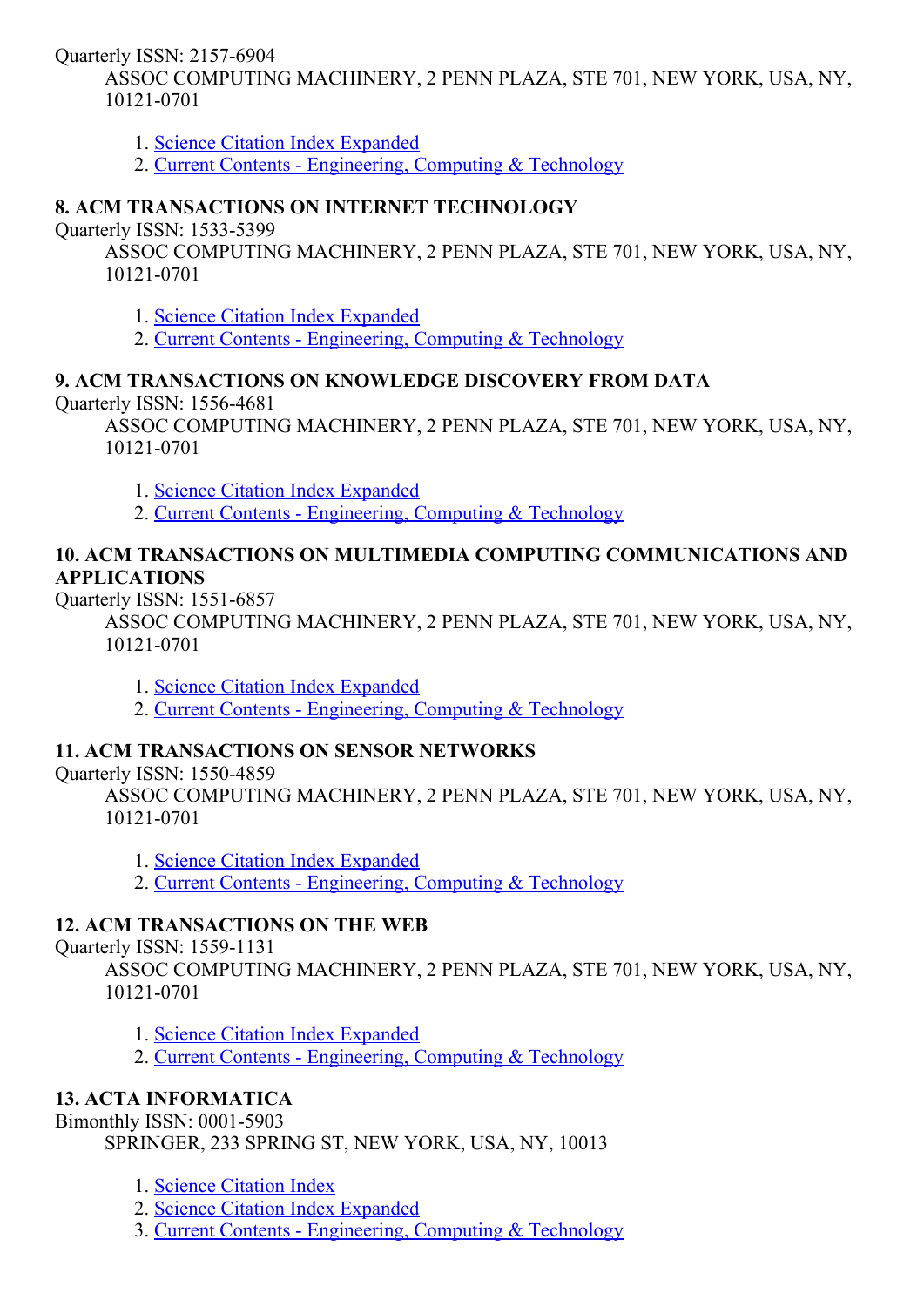## 14. AD HOC & SENSOR WIRELESS NETWORKS

Bimonthly ISSN: 1551-9899

OLD CITY PUBLISHING INC, 628 NORTH 2ND ST, PHILADELPHIA, USA, PA, 19123

- 1. Science Citation Index [Expanded](http://thomsonreuters.com/science-citation-index-expanded)
- 2. Current Contents [Engineering,](http://thomsonreuters.com/current-contents-connect) Computing & Technology

## 15. AD HOC NETWORKS

Bimonthly ISSN: 1570-8705

ELSEVIER SCIENCE BV, PO BOX 211, AMSTERDAM, NETHERLANDS, 1000 AE

- 1. Science Citation Index [Expanded](http://thomsonreuters.com/science-citation-index-expanded)
- 2. Current Contents [Engineering,](http://thomsonreuters.com/current-contents-connect) Computing & Technology

## 16. APPLIED ONTOLOGY

Ouarterly ISSN: 1570-5838

IOS PRESS, NIEUWE HEMWEG 6B, AMSTERDAM, NETHERLANDS, 1013 BG

- 1. Science Citation Index [Expanded](http://thomsonreuters.com/science-citation-index-expanded)
- 2. Current Contents [Engineering,](http://thomsonreuters.com/current-contents-connect) Computing & Technology

## 17. ASLIB JOURNAL OF INFORMATION MANAGEMENT

Bimonthly ISSN: 2050-3806

EMERALD GROUP PUBLISHING LTD, HOWARD HOUSE, WAGON LANE, BINGLEY, ENGLAND, W YORKSHIRE, BD16 1WA

- 1. Science Citation Index [Expanded](http://thomsonreuters.com/science-citation-index-expanded)
- 2. Social [Sciences](http://thomsonreuters.com/social-sciences-citation-index) Citation Index
- 3. Current Contents Social & [Behavioral](http://thomsonreuters.com/current-contents-connect/) Sciences

## 18. BELL LABS TECHNICAL JOURNAL

Quarterly ISSN: 1089-7089

IEEE-INST ELECTRICAL ELECTRONICS ENGINEERS INC, 445 HOES LANE, PISCATAWAY, USA, NJ, 088554141

1. Science Citation Index [Expanded](http://thomsonreuters.com/science-citation-index-expanded)

2. Current Contents - [Engineering,](http://thomsonreuters.com/current-contents-connect) Computing & Technology

## 19. BUSINESS & INFORMATION SYSTEMS ENGINEERING

Bimonthly ISSN: 1867-0202

SPRINGER HEIDELBERG, TIERGARTENSTRASSE 17, HEIDELBERG, GERMANY, D-69121

- 1. Science Citation Index [Expanded](http://thomsonreuters.com/science-citation-index-expanded)
- 2. Current Contents [Engineering,](http://thomsonreuters.com/current-contents-connect) Computing & Technology

## 20. CLUSTER COMPUTING-THE JOURNAL OF NETWORKS SOFTWARE TOOLS AND APPLICATIONS

Quarterly ISSN: 1386-7857

SPRINGER, 233 SPRING ST, NEW YORK, USA, NY, 10013

- 1. Science Citation Index [Expanded](http://thomsonreuters.com/science-citation-index-expanded)
- 2. Current Contents [Engineering,](http://thomsonreuters.com/current-contents-connect) Computing & Technology

## 21. COMPUTER COMMUNICATIONS

Monthly ISSN: 0140-3664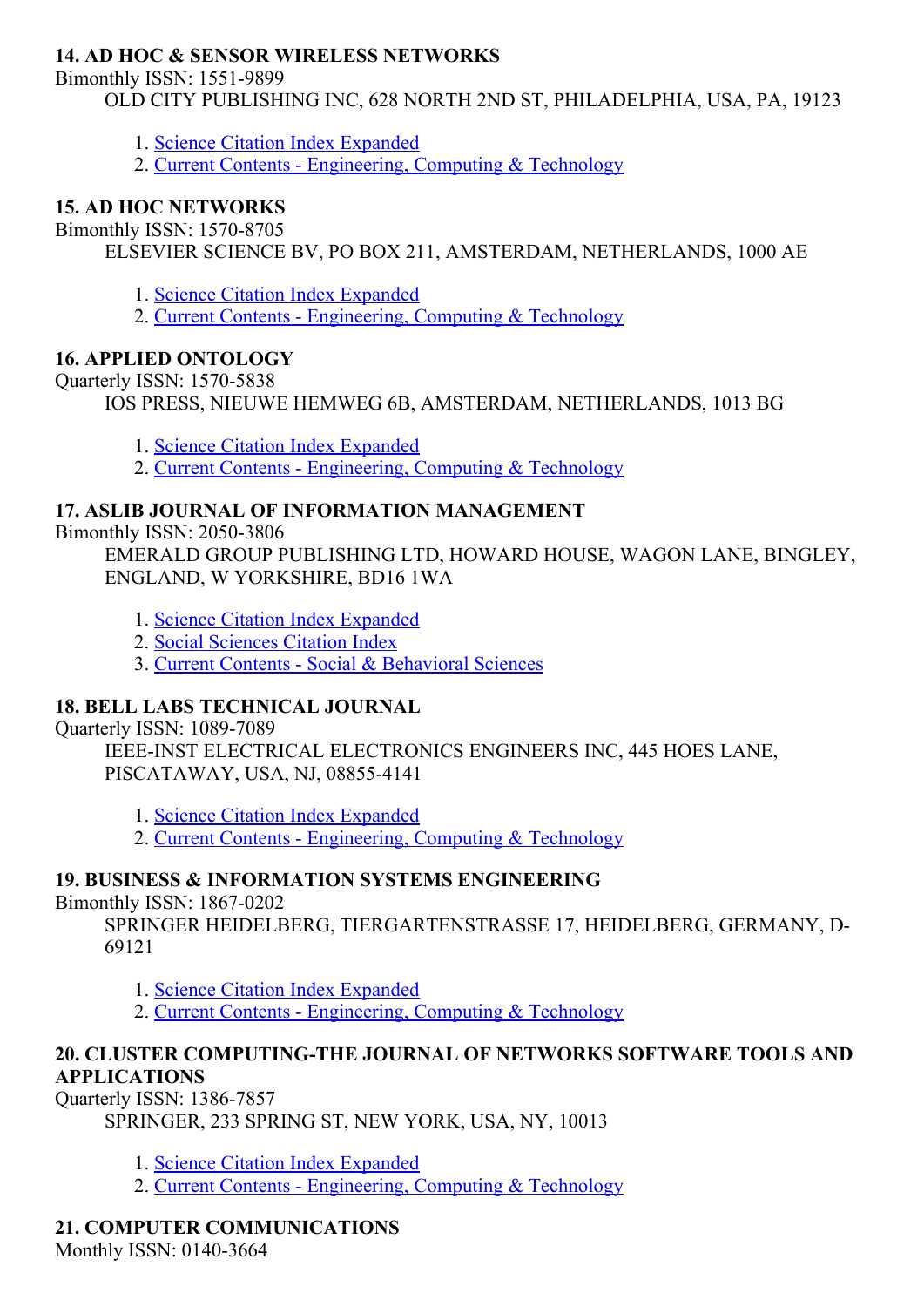## ELSEVIER SCIENCE BV, PO BOX 211, AMSTERDAM, NETHERLANDS, 1000 AE

- 1. Science Citation Index [Expanded](http://thomsonreuters.com/science-citation-index-expanded)
- 2. Current Contents [Engineering,](http://thomsonreuters.com/current-contents-connect) Computing & Technology

## 22. COMPUTER JOURNAL

Bimonthly ISSN: 00104620

OXFORD UNIV PRESS, GREAT CLARENDON ST, OXFORD, ENGLAND, OX2 6DP

- 1. Science Citation Index [Expanded](http://thomsonreuters.com/science-citation-index-expanded)
- 2. Current Contents [Engineering,](http://thomsonreuters.com/current-contents-connect) Computing & Technology

## 23. COMPUTER NETWORKS

Semimonthly ISSN: 1389-1286

ELSEVIER SCIENCE BV, PO BOX 211, AMSTERDAM, NETHERLANDS, 1000 AE

- 1. Science Citation Index [Expanded](http://thomsonreuters.com/science-citation-index-expanded)
- 2. Current Contents [Engineering,](http://thomsonreuters.com/current-contents-connect) Computing & Technology

## 24. COMPUTER SCIENCE AND INFORMATION SYSTEMS

Ouarterly ISSN: 1820-0214

COMSIS CONSORTIUM, UNIV NOVI SAD, FAC TECH SCI, TRG DOSITEJA OBRADOVICA 6, NOVI SAD, SERBIA, 21000

1. Science Citation Index [Expanded](http://thomsonreuters.com/science-citation-index-expanded)

## 25. COMPUTERS & SECURITY

Bimonthly ISSN: 0167-4048

ELSEVIER ADVANCED TECHNOLOGY, OXFORD FULFILLMENT CENTRE THE BOULEVARD, LANGFORD LANE, KIDLINGTON, OXFORD, ENGLAND, OXON, OX5 1GB

1. Science Citation Index [Expanded](http://thomsonreuters.com/science-citation-index-expanded)

2. Current Contents - [Engineering,](http://thomsonreuters.com/current-contents-connect) Computing & Technology

#### 26. DATA & KNOWLEDGE ENGINEERING

Bimonthly ISSN:  $0169-023X$ 

ELSEVIER SCIENCE BV, PO BOX 211, AMSTERDAM, NETHERLANDS, 1000 AE

- 1. Science Citation Index [Expanded](http://thomsonreuters.com/science-citation-index-expanded)
- 2. Current Contents [Engineering,](http://thomsonreuters.com/current-contents-connect) Computing & Technology

## 27. DATA MINING AND KNOWLEDGE DISCOVERY

Bimonthly ISSN: 13845810

SPRINGER, VAN GODEWIJCKSTRAAT 30, DORDRECHT, NETHERLANDS, 3311 GZ

- 1. Science [Citation](http://thomsonreuters.com/science-citation-index-expanded) Index
- 2. Science Citation Index [Expanded](http://thomsonreuters.com/science-citation-index-expanded)
- 3. Current Contents [Engineering,](http://thomsonreuters.com/current-contents-connect) Computing & Technology

## 28. DECISION SUPPORT SYSTEMS

Monthly ISSN: 0167-9236

ELSEVIER SCIENCE BV, PO BOX 211, AMSTERDAM, NETHERLANDS, 1000 AE

1. Science Citation Index [Expanded](http://thomsonreuters.com/science-citation-index-expanded)

2. Current Contents - [Engineering,](http://thomsonreuters.com/current-contents-connect) Computing & Technology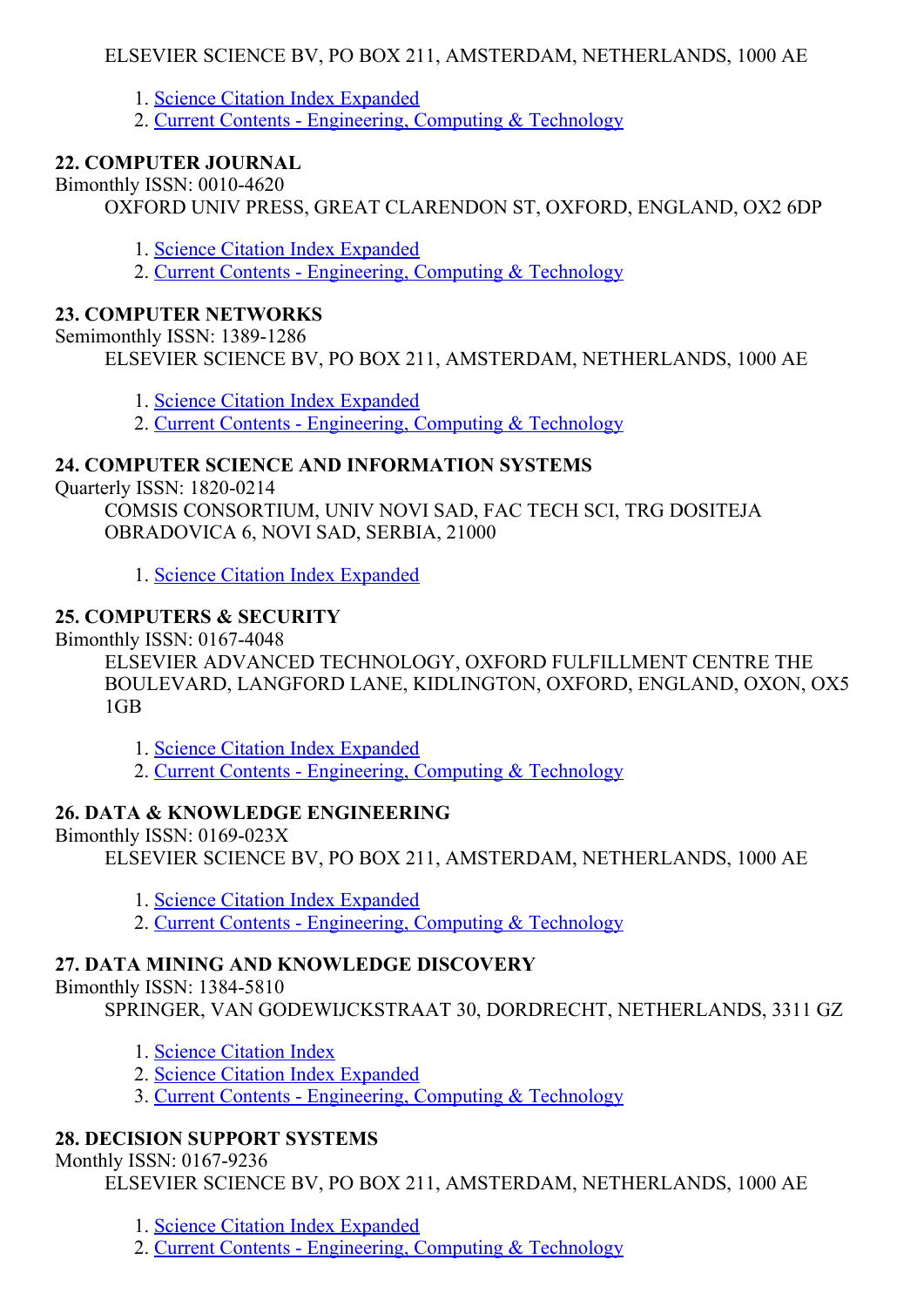## 29. DIGITAL INVESTIGATION

Quarterly ISSN: 1742-2876 ELSEVIER SCI LTD, THE BOULEVARD, LANGFORD LANE, KIDLINGTON, OXFORD, ENGLAND, OXON, OX5 1GB

- 1. Science Citation Index [Expanded](http://thomsonreuters.com/science-citation-index-expanded)
- 2. Current Contents [Engineering,](http://thomsonreuters.com/current-contents-connect) Computing & Technology

## 30. DISTRIBUTED AND PARALLEL DATABASES

Ouarterly ISSN: 0926-8782

SPRINGER, VAN GODEWIJCKSTRAAT 30, DORDRECHT, NETHERLANDS, 3311 GZ

- 1. Science Citation Index [Expanded](http://thomsonreuters.com/science-citation-index-expanded)
- 2. Current Contents [Engineering,](http://thomsonreuters.com/current-contents-connect) Computing & Technology

### 31. ELECTRONIC COMMERCE RESEARCH AND APPLICATIONS

Bimonthly ISSN: 1567-4223

ELSEVIER SCIENCE BV, PO BOX 211, AMSTERDAM, NETHERLANDS, 1000 AE

- 1. Science Citation Index [Expanded](http://thomsonreuters.com/science-citation-index-expanded)
- 2. Social [Sciences](http://thomsonreuters.com/social-sciences-citation-index) Citation Index
- 3. Current Contents Social & [Behavioral](http://thomsonreuters.com/current-contents-connect/) Sciences
- 4. Current Contents [Engineering,](http://thomsonreuters.com/current-contents-connect) Computing & Technology

#### 32. ENTERPRISE INFORMATION SYSTEMS

Bimonthly ISSN: 1751-7575

TAYLOR & FRANCIS LTD, 4 PARK SQUARE, MILTON PARK, ABINGDON, ENGLAND, OXON, OX14 4RN

- 1. Science Citation Index [Expanded](http://thomsonreuters.com/science-citation-index-expanded)
- 2. Current Contents [Engineering,](http://thomsonreuters.com/current-contents-connect) Computing & Technology

## 33. EUROPEAN JOURNAL OF INFORMATION SYSTEMS

Bimonthly ISSN: 0960-085X

PALGRAVE MACMILLAN LTD, BRUNEL RD BLDG, HOUNDMILLS, BASINGSTOKE, ENGLAND, HANTS, RG21 6XS

- 1. Science Citation Index [Expanded](http://thomsonreuters.com/science-citation-index-expanded)
- 2. Social [Sciences](http://thomsonreuters.com/social-sciences-citation-index) Citation Index
- 3. Current Contents Social & [Behavioral](http://thomsonreuters.com/current-contents-connect/) Sciences

## 34. FOUNDATIONS AND TRENDS IN INFORMATION RETRIEVAL

Bimonthly ISSN: 1554-0669

NOW PUBLISHERS INC, PO BOX 1024, HANOVER, USA, MA, 02339

- 1. Science Citation Index [Expanded](http://thomsonreuters.com/science-citation-index-expanded)
- 2. Current Contents [Engineering,](http://thomsonreuters.com/current-contents-connect) Computing & Technology

## 35. FRONTIERS OF COMPUTER SCIENCE

Bimonthly ISSN: 2095-2228

HIGHER EDUCATION PRESS, NO 4 DEWAI DAJIE, BEIJING, PEOPLES R CHINA, 100120

1. Science Citation Index [Expanded](http://thomsonreuters.com/science-citation-index-expanded)

2. Current Contents - [Engineering,](http://thomsonreuters.com/current-contents-connect) Computing & Technology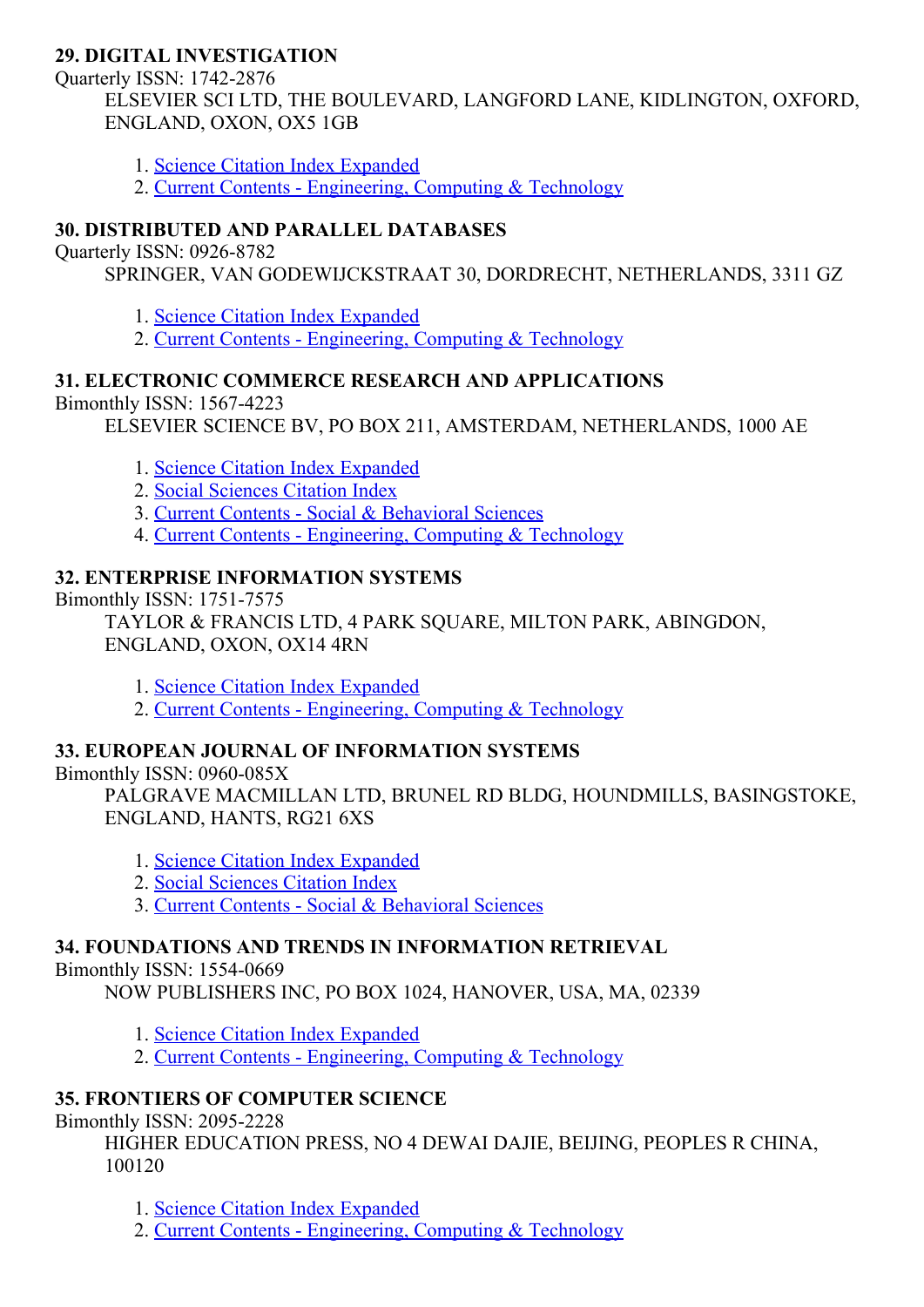## 36. FRONTIERS OF INFORMATION TECHNOLOGY & ELECTRONIC ENGINEERING

Monthly ISSN: 2095-9184

ZHEJIANG UNIV, EDITORIAL BOARD, 20 YUGU RD, HANGZHOU, PEOPLES R CHINA, 310027

1. Science Citation Index [Expanded](http://thomsonreuters.com/science-citation-index-expanded)

## 37. GEOINFORMATICA

#### Quarterly ISSN: 1384-6175

SPRINGER, VAN GODEWIJCKSTRAAT 30, DORDRECHT, NETHERLANDS, 3311 GZ

- 1. Science Citation Index [Expanded](http://thomsonreuters.com/science-citation-index-expanded)
- 2. Current Contents [Engineering,](http://thomsonreuters.com/current-contents-connect) Computing & Technology

## 38. IBM JOURNAL OF RESEARCH AND DEVELOPMENT

Bimonthly ISSN: 0018-8646

IBM CORP, 1 NEW ORCHARD ROAD, ARMONK, USA, NY, 10504

- 1. Science [Citation](http://thomsonreuters.com/science-citation-index-expanded) Index
- 2. Science Citation Index [Expanded](http://thomsonreuters.com/science-citation-index-expanded)
- 3. Current Contents [Engineering,](http://thomsonreuters.com/current-contents-connect) Computing & Technology

### 39. IEEE ACCESS

Irregular ISSN: 21693536

IEEE-INST ELECTRICAL ELECTRONICS ENGINEERS INC, 445 HOES LANE, PISCATAWAY, USA, NJ, 088554141

1. Science Citation Index [Expanded](http://thomsonreuters.com/science-citation-index-expanded)

2. Current Contents - [Engineering,](http://thomsonreuters.com/current-contents-connect) Computing & Technology

## 40. IEEE COMMUNICATIONS SURVEYS AND TUTORIALS

Quarterly ISSN: 1553-877X

IEEE-INST ELECTRICAL ELECTRONICS ENGINEERS INC, 445 HOES LANE, PISCATAWAY, USA, NJ, 088554141

- 1. Science [Citation](http://thomsonreuters.com/science-citation-index-expanded) Index
- 2. Science Citation Index [Expanded](http://thomsonreuters.com/science-citation-index-expanded)
- 3. Current Contents [Engineering,](http://thomsonreuters.com/current-contents-connect) Computing & Technology

## 41. IEEE JOURNAL OF BIOMEDICAL AND HEALTH INFORMATICS

#### Bimonthly  $ISSN: 2168-2194$

IEEE-INST ELECTRICAL ELECTRONICS ENGINEERS INC, 445 HOES LANE, PISCATAWAY, USA, NJ, 088554141

- 1. Science [Citation](http://thomsonreuters.com/science-citation-index-expanded) Index
- 2. Science Citation Index [Expanded](http://thomsonreuters.com/science-citation-index-expanded)
- 3. Current Contents [Engineering,](http://thomsonreuters.com/current-contents-connect) Computing & Technology
- 4. BIOSIS [Previews](http://thomsonreuters.com/biosis-previews)

## 42. IEEE LATIN AMERICA TRANSACTIONS

#### Quarterly ISSN: 1548-0992

IEEE-INST ELECTRICAL ELECTRONICS ENGINEERS INC, 445 HOES LANE, PISCATAWAY, USA, NJ, 088554141

1. Science Citation Index [Expanded](http://thomsonreuters.com/science-citation-index-expanded)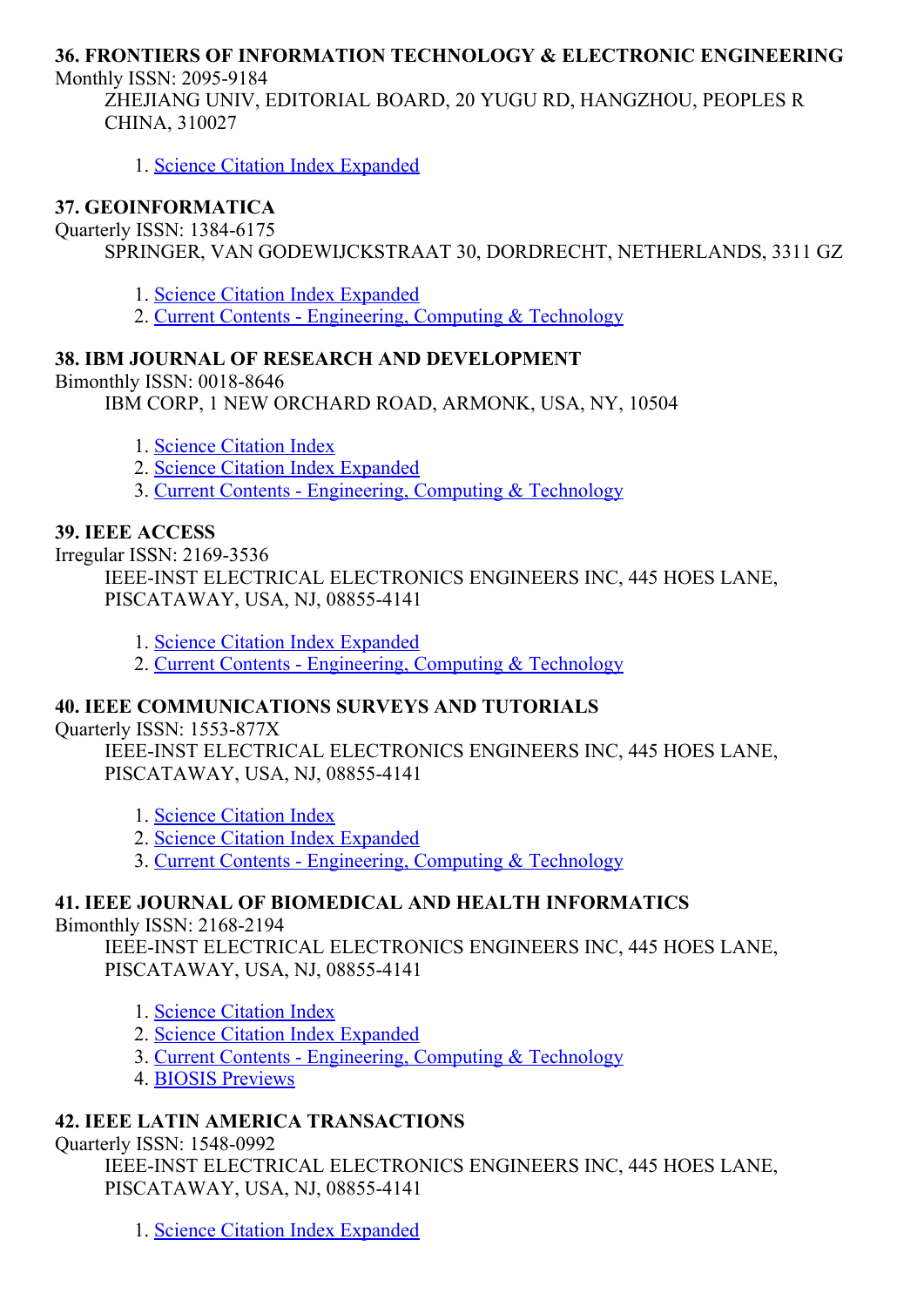## 43. IEEE MULTIMEDIA

#### Ouarterly ISSN: 1070-986X

IEEE COMPUTER SOC, 10662 LOS VAQUEROS CIRCLE, PO BOX 3014, LOS ALAMITOS, USA, CA, 90720-1314

- 1. Science [Citation](http://thomsonreuters.com/science-citation-index-expanded) Index
- 2. Science Citation Index [Expanded](http://thomsonreuters.com/science-citation-index-expanded)
- 3. Current Contents [Engineering,](http://thomsonreuters.com/current-contents-connect) Computing & Technology

## 44. IEEE NETWORK

#### Bimonthly ISSN: 0890-8044

IEEE-INST ELECTRICAL ELECTRONICS ENGINEERS INC, 445 HOES LANE, PISCATAWAY, USA, NJ, 088554141

- 1. Science [Citation](http://thomsonreuters.com/science-citation-index-expanded) Index
- 2. Science Citation Index [Expanded](http://thomsonreuters.com/science-citation-index-expanded)
- 3. Current Contents [Engineering,](http://thomsonreuters.com/current-contents-connect) Computing & Technology

## 45. IEEE PERVASIVE COMPUTING

Ouarterly ISSN: 1536-1268

IEEE COMPUTER SOC, 10662 LOS VAQUEROS CIRCLE, PO BOX 3014, LOS ALAMITOS, USA, CA, 90720-1314

1. Science Citation Index [Expanded](http://thomsonreuters.com/science-citation-index-expanded)

2. Current Contents - [Engineering,](http://thomsonreuters.com/current-contents-connect) Computing & Technology

## 46. IEEE SECURITY & PRIVACY

Bimonthly ISSN: 1540-7993

IEEE COMPUTER SOC, 10662 LOS VAQUEROS CIRCLE, PO BOX 3014, LOS ALAMITOS, USA, CA, 90720-1314

1. Science Citation Index [Expanded](http://thomsonreuters.com/science-citation-index-expanded)

2. Current Contents - [Engineering,](http://thomsonreuters.com/current-contents-connect) Computing & Technology

## 47. IEEE SYSTEMS JOURNAL

Ouarterly ISSN: 1932-8184 IEEE-INST ELECTRICAL ELECTRONICS ENGINEERS INC, 445 HOES LANE, PISCATAWAY, USA, NJ, 088554141

- 1. Science Citation Index [Expanded](http://thomsonreuters.com/science-citation-index-expanded)
- 2. Current Contents [Engineering,](http://thomsonreuters.com/current-contents-connect) Computing & Technology

## 48. IEEE TRANSACTIONS ON DEPENDABLE AND SECURE COMPUTING

Bimonthly ISSN: 1545-5971

IEEE COMPUTER SOC, 10662 LOS VAQUEROS CIRCLE, PO BOX 3014, LOS ALAMITOS, USA, CA, 90720-1314

1. Science Citation Index [Expanded](http://thomsonreuters.com/science-citation-index-expanded)

2. Current Contents - [Engineering,](http://thomsonreuters.com/current-contents-connect) Computing & Technology

## 49. IEEE TRANSACTIONS ON INFORMATION THEORY

Monthly ISSN: 0018-9448

IEEE-INST ELECTRICAL ELECTRONICS ENGINEERS INC, 445 HOES LANE, PISCATAWAY, USA, NJ, 088554141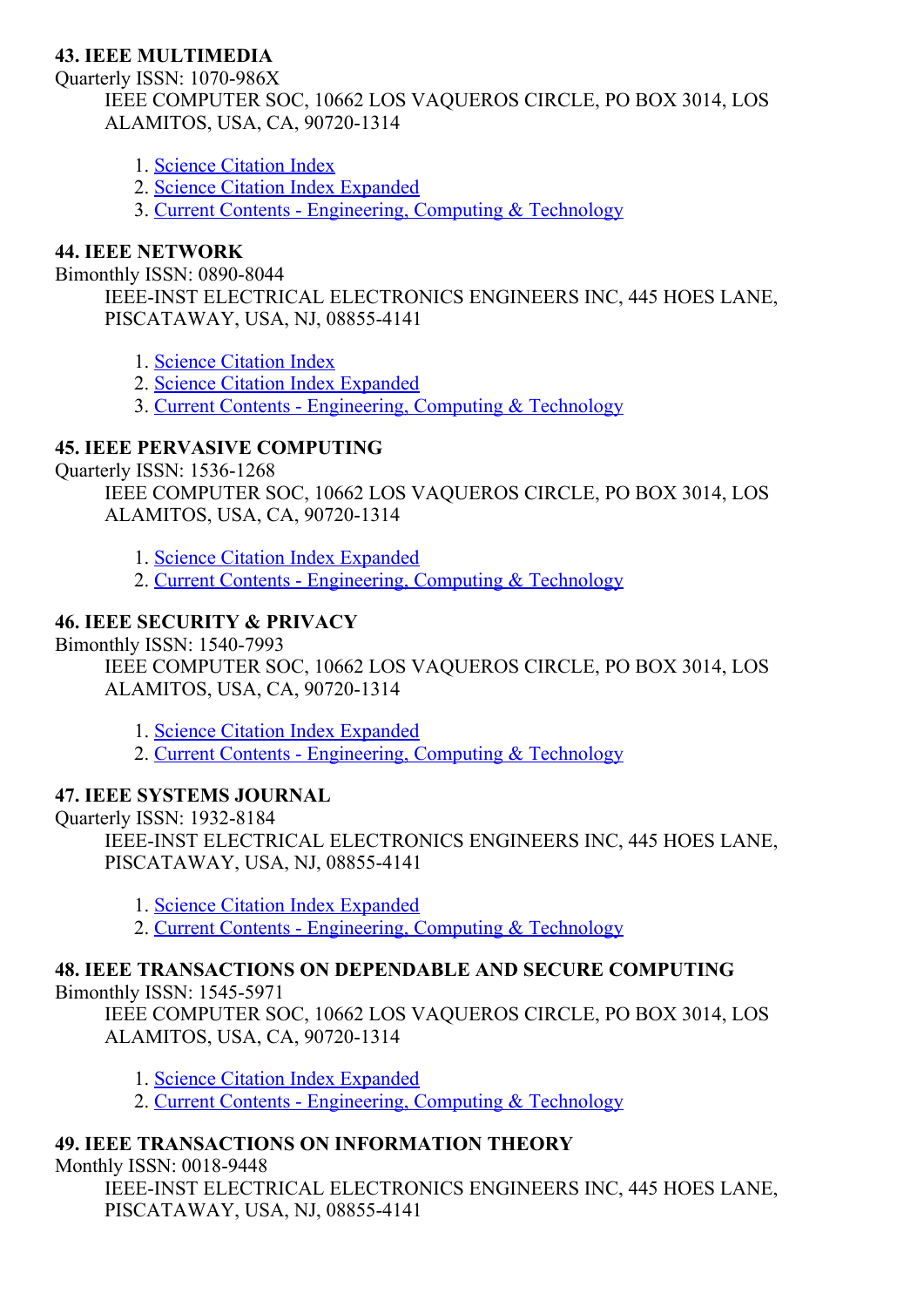- 1. Science [Citation](http://thomsonreuters.com/science-citation-index-expanded) Index
- 2. Science Citation Index [Expanded](http://thomsonreuters.com/science-citation-index-expanded)
- 3. Current Contents [Engineering,](http://thomsonreuters.com/current-contents-connect) Computing & Technology

## 50. IEEE TRANSACTIONS ON KNOWLEDGE AND DATA ENGINEERING

### Monthly  $ISSN: 1041-4347$

IEEE COMPUTER SOC, 10662 LOS VAQUEROS CIRCLE, PO BOX 3014, LOS ALAMITOS, USA, CA, 90720-1314

- 1. Science [Citation](http://thomsonreuters.com/science-citation-index-expanded) Index
- 2. Science Citation Index [Expanded](http://thomsonreuters.com/science-citation-index-expanded)
- 3. Current Contents [Engineering,](http://thomsonreuters.com/current-contents-connect) Computing & Technology

## 51. IEEE TRANSACTIONS ON MOBILE COMPUTING

Monthly ISSN: 1536-1233

IEEE COMPUTER SOC, 10662 LOS VAQUEROS CIRCLE, PO BOX 3014, LOS ALAMITOS, USA, CA, 90720-1314

- 1. Science [Citation](http://thomsonreuters.com/science-citation-index-expanded) Index
- 2. Science Citation Index [Expanded](http://thomsonreuters.com/science-citation-index-expanded)
- 3. Current Contents [Engineering,](http://thomsonreuters.com/current-contents-connect) Computing & Technology

## 52. IEEE TRANSACTIONS ON MULTIMEDIA

Bimonthly ISSN: 1520-9210

IEEE-INST ELECTRICAL ELECTRONICS ENGINEERS INC, 445 HOES LANE, PISCATAWAY, USA, NJ, 088554141

- 1. Science Citation Index [Expanded](http://thomsonreuters.com/science-citation-index-expanded)
- 2. Current Contents [Engineering,](http://thomsonreuters.com/current-contents-connect) Computing & Technology

## 53. IEEE TRANSACTIONS ON NETWORK AND SERVICE MANAGEMENT

Ouarterly ISSN: 1932-4537

IEEE-INST ELECTRICAL ELECTRONICS ENGINEERS INC, 445 HOES LANE, PISCATAWAY, USA, NJ, 088554141

- 1. Science Citation Index [Expanded](http://thomsonreuters.com/science-citation-index-expanded)
- 2. Current Contents [Engineering,](http://thomsonreuters.com/current-contents-connect) Computing & Technology

## 54. IEEE TRANSACTIONS ON SERVICES COMPUTING

Ouarterly ISSN: 1939-1374

IEEE COMPUTER SOC, 10662 LOS VAQUEROS CIRCLE, PO BOX 3014, LOS ALAMITOS, USA, CA, 90720-1314

1. Science Citation Index [Expanded](http://thomsonreuters.com/science-citation-index-expanded)

2. Current Contents - [Engineering,](http://thomsonreuters.com/current-contents-connect) Computing & Technology

## 55. IEEE WIRELESS COMMUNICATIONS

Bimonthly ISSN: 15361284

IEEE-INST ELECTRICAL ELECTRONICS ENGINEERS INC, 445 HOES LANE, PISCATAWAY, USA, NJ, 088554141

- 1. Science [Citation](http://thomsonreuters.com/science-citation-index-expanded) Index
- 2. Science Citation Index [Expanded](http://thomsonreuters.com/science-citation-index-expanded)
- 3. Current Contents [Engineering,](http://thomsonreuters.com/current-contents-connect) Computing & Technology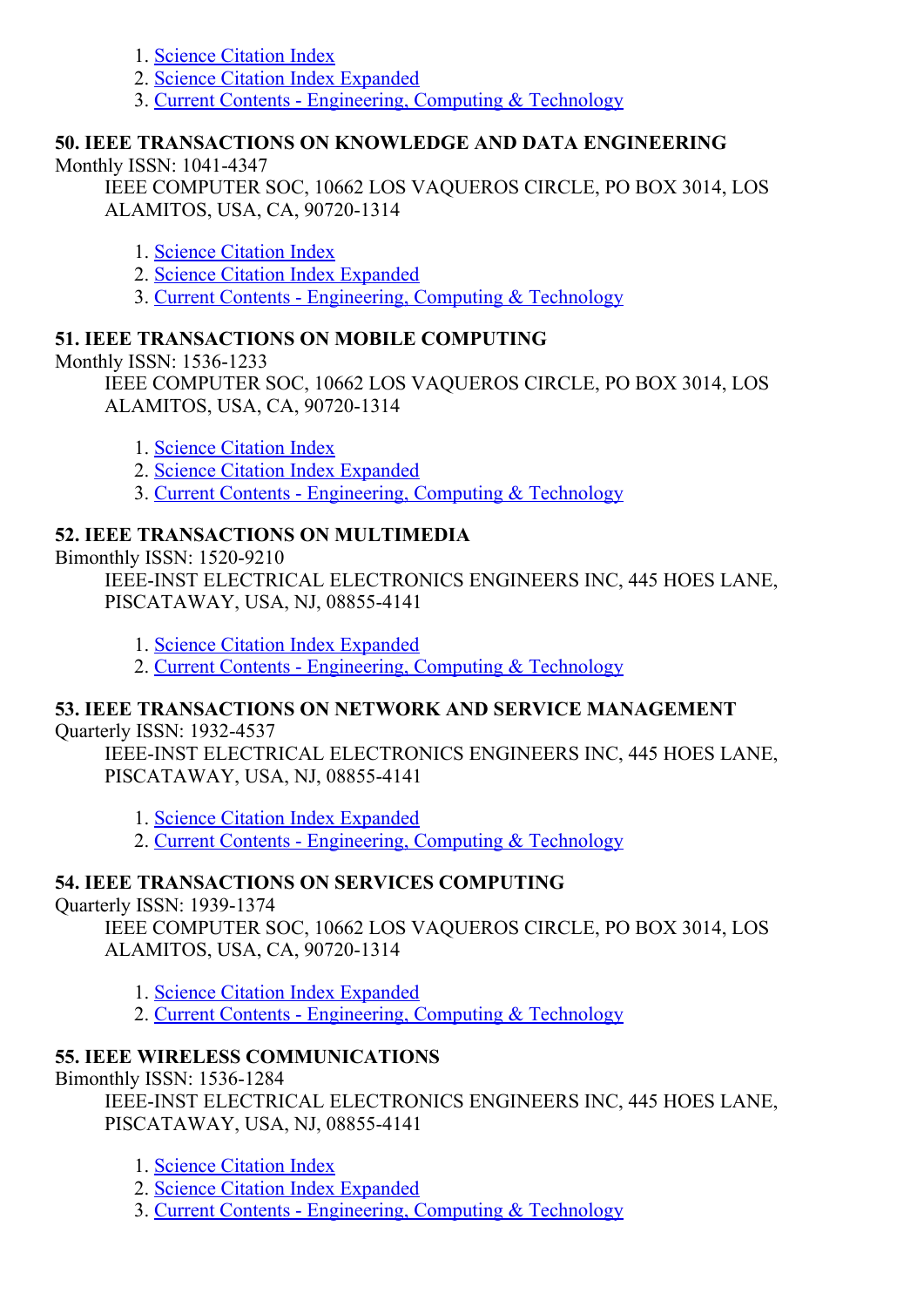### 56. IEEE WIRELESS COMMUNICATIONS LETTERS

Bimonthly ISSN: 2162-2337

IEEE-INST ELECTRICAL ELECTRONICS ENGINEERS INC, 445 HOES LANE, PISCATAWAY, USA, NJ, 088554141

- 1. Science Citation Index [Expanded](http://thomsonreuters.com/science-citation-index-expanded)
- 2. Current Contents [Engineering,](http://thomsonreuters.com/current-contents-connect) Computing & Technology

### 57. IEICE TRANSACTIONS ON FUNDAMENTALS OF ELECTRONICS COMMUNICATIONS AND COMPUTER SCIENCES

Monthly ISSN: 1745-1337

IEICE-INST ELECTRONICS INFORMATION COMMUNICATIONS ENG, KIKAI-SHINKO-KAIKAN BLDG, 3-5-8, SHIBA-KOEN, MINATO-KU, TOKYO, JAPAN, 105-0011

1. Science Citation Index [Expanded](http://thomsonreuters.com/science-citation-index-expanded)

2. Current Contents - [Engineering,](http://thomsonreuters.com/current-contents-connect) Computing & Technology

### 58. IEICE TRANSACTIONS ON INFORMATION AND SYSTEMS

Monthly ISSN: 1745-1361

IEICE-INST ELECTRONICS INFORMATION COMMUNICATIONS ENG, KIKAI-SHINKO-KAIKAN BLDG, 3-5-8, SHIBA-KOEN, MINATO-KU, TOKYO, JAPAN, 105-0011

- 1. Science Citation Index [Expanded](http://thomsonreuters.com/science-citation-index-expanded)
- 2. Current Contents [Engineering,](http://thomsonreuters.com/current-contents-connect) Computing & Technology

## 59. IET INFORMATION SECURITY

Bimonthly ISSN: 1751-8709

INST ENGINEERING TECHNOLOGY-IET, MICHAEL FARADAY HOUSE SIX HILLS WAY STEVENAGE, HERTFORD, ENGLAND, SG1 2AY

1. Science Citation Index [Expanded](http://thomsonreuters.com/science-citation-index-expanded)

2. Current Contents - [Engineering,](http://thomsonreuters.com/current-contents-connect) Computing & Technology

## 60. INFOR

Quarterly ISSN: 0315-5986 UNIV TORONTO PRESS INC, JOURNALS DIVISION, 5201 DUFFERIN ST, DOWNSVIEW, TORONTO, CANADA, ON, M3H 5T8

1. Science Citation Index [Expanded](http://thomsonreuters.com/science-citation-index-expanded)

2. Current Contents - [Engineering,](http://thomsonreuters.com/current-contents-connect) Computing & Technology

## 61. INFORMATICA

Quarterly ISSN: 08684952

INST MATHEMATICS & INFORMATICS, AKADEMIJOS STR 4, VILNIUS, LITHUANIA, LT-08663

- 1. Science Citation Index [Expanded](http://thomsonreuters.com/science-citation-index-expanded)
- 2. Current Contents [Engineering,](http://thomsonreuters.com/current-contents-connect) Computing & Technology

## 62. INFORMATION & MANAGEMENT

#### Bimonthly ISSN: 0378-7206

ELSEVIER SCIENCE BV, PO BOX 211, AMSTERDAM, NETHERLANDS, 1000 AE

- 1. Science Citation Index [Expanded](http://thomsonreuters.com/science-citation-index-expanded)
- 2. Social [Sciences](http://thomsonreuters.com/social-sciences-citation-index) Citation Index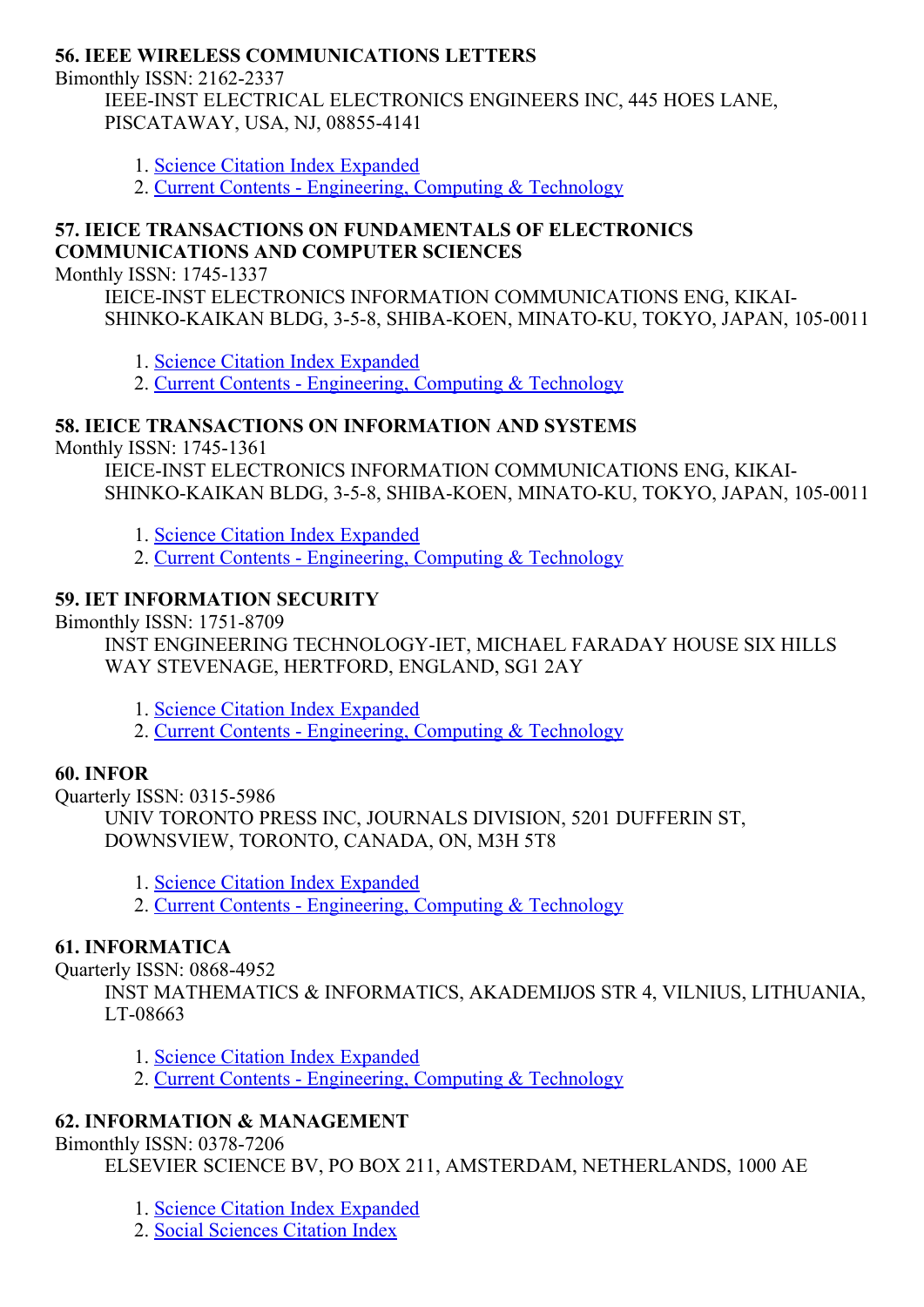### 3. Current Contents - Social & [Behavioral](http://thomsonreuters.com/current-contents-connect/) Sciences

## 63. INFORMATION AND SOFTWARE TECHNOLOGY

Monthly ISSN: 0950-5849

ELSEVIER SCIENCE BV, PO BOX 211, AMSTERDAM, NETHERLANDS, 1000 AE

- 1. Science Citation Index [Expanded](http://thomsonreuters.com/science-citation-index-expanded)
- 2. Current Contents [Engineering,](http://thomsonreuters.com/current-contents-connect) Computing & Technology

## 64. INFORMATION PROCESSING & MANAGEMENT

Bimonthly ISSN: 0306-4573

ELSEVIER SCI LTD, THE BOULEVARD, LANGFORD LANE, KIDLINGTON, OXFORD, ENGLAND, OXON, OX5 1GB

- 1. Science Citation Index [Expanded](http://thomsonreuters.com/science-citation-index-expanded)
- 2. Social [Sciences](http://thomsonreuters.com/social-sciences-citation-index) Citation Index
- 3. Current Contents Social & [Behavioral](http://thomsonreuters.com/current-contents-connect/) Sciences
- 4. Current Contents [Engineering,](http://thomsonreuters.com/current-contents-connect) Computing & Technology

## 65. INFORMATION PROCESSING LETTERS

## Monthly ISSN: 0020-0190

ELSEVIER SCIENCE BV, PO BOX 211, AMSTERDAM, NETHERLANDS, 1000 AE

- 1. Science Citation Index [Expanded](http://thomsonreuters.com/science-citation-index-expanded)
- 2. Current Contents [Engineering,](http://thomsonreuters.com/current-contents-connect) Computing & Technology

## 66. INFORMATION RETRIEVAL

Bimonthly ISSN: 1386-4564

SPRINGER, VAN GODEWIJCKSTRAAT 30, DORDRECHT, NETHERLANDS, 3311 GZ

1. Science Citation Index [Expanded](http://thomsonreuters.com/science-citation-index-expanded)

## 67. INFORMATION SCIENCES

Biweekly ISSN: 0020-0255

ELSEVIER SCIENCE INC, 360 PARK AVE SOUTH, NEW YORK, USA, NY, 10010-1710

- 1. Science [Citation](http://thomsonreuters.com/science-citation-index-expanded) Index
- 2. Science Citation Index [Expanded](http://thomsonreuters.com/science-citation-index-expanded)
- 3. Current Contents [Engineering,](http://thomsonreuters.com/current-contents-connect) Computing & Technology

## 68. INFORMATION SYSTEMS

Bimonthly ISSN: 0306-4379

PERGAMON-ELSEVIER SCIENCE LTD, THE BOULEVARD, LANGFORD LANE, KIDLINGTON, OXFORD, ENGLAND, OX5 1GB

- 1. Science [Citation](http://thomsonreuters.com/science-citation-index-expanded) Index
- 2. Science Citation Index [Expanded](http://thomsonreuters.com/science-citation-index-expanded)
- 3. Current Contents [Engineering,](http://thomsonreuters.com/current-contents-connect) Computing & Technology

## 69. INFORMATION SYSTEMS FRONTIERS

Bimonthly ISSN: 1387-3326

SPRINGER, VAN GODEWIJCKSTRAAT 30, DORDRECHT, NETHERLANDS, 3311 GZ

1. Science Citation Index [Expanded](http://thomsonreuters.com/science-citation-index-expanded)

2. Current Contents - [Engineering,](http://thomsonreuters.com/current-contents-connect) Computing & Technology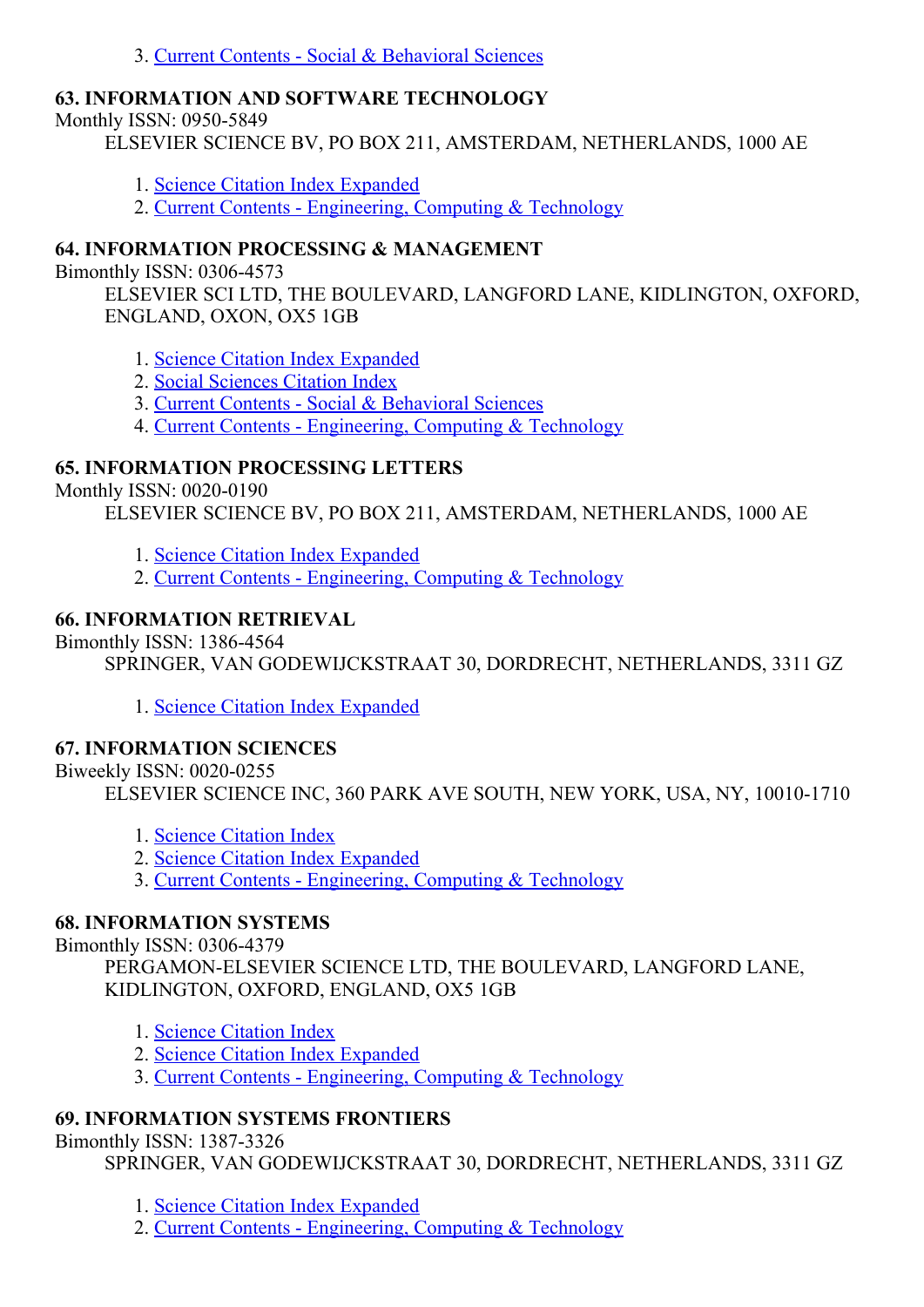## 70. INFORMATION SYSTEMS MANAGEMENT

Quarterly ISSN: 1058-0530 AUERBACH PUBLICATIONS, C/O CRC PRESS L L C, 2000 CORPORATE BLVD NW, BOCA RATON, USA, FL, 33431

1. Science Citation Index [Expanded](http://thomsonreuters.com/science-citation-index-expanded)

## 71. INFORMATION TECHNOLOGY AND CONTROL

Semiannual ISSN: 1392-124X

KAUNAS UNIV TECHNOLOGY, KAUNAS UNIV TECHNOL, DEPT ELECTRONICS ENGINEERING, STUDENTU STR 50, KAUNAS, LITHUANIA, LT-51368

1. Science Citation Index [Expanded](http://thomsonreuters.com/science-citation-index-expanded)

### 72. INFORMATION TECHNOLOGY AND LIBRARIES

Quarterly ISSN: 0730-9295 AMER LIBRARY ASSOC, 50 E HURON ST, CHICAGO, USA, IL, 60611

- 1. Science Citation Index [Expanded](http://thomsonreuters.com/science-citation-index-expanded)
- 2. Social [Sciences](http://thomsonreuters.com/social-sciences-citation-index) Citation Index
- 3. Current Contents Social & [Behavioral](http://thomsonreuters.com/current-contents-connect/) Sciences

## 73. INTERNATIONAL ARAB JOURNAL OF INFORMATION TECHNOLOGY

Quarterly ISSN: 1683-3198

ZARKA PRIVATE UNIV, COLLEGE COMPUTING & INFORMATION TECHNOLOGY, PO BOX 2000, ZARQA, JORDAN, 13110

1. Science Citation Index [Expanded](http://thomsonreuters.com/science-citation-index-expanded)

#### 74. INTERNATIONAL JOURNAL OF AD HOC AND UBIQUITOUS COMPUTING Monthly ISSN: 1743-8225

INDERSCIENCE ENTERPRISES LTD, WORLD TRADE CENTER BLDG, 29 ROUTE DE PRE-BOIS, CASE POSTALE 856, GENEVA, SWITZERLAND, CH-1215

1. Science Citation Index [Expanded](http://thomsonreuters.com/science-citation-index-expanded)

2. Current Contents - [Engineering,](http://thomsonreuters.com/current-contents-connect) Computing & Technology

#### 75. INTERNATIONAL JOURNAL OF COMPUTERS COMMUNICATIONS & CONTROL Bimonthly ISSN: 1841-9836

CCC PUBL-AGORA UNIV, PIATA TINERETULUI 8, ORADEA, JUD, BIHOR, ROMANIA, 410526

1. Science Citation Index [Expanded](http://thomsonreuters.com/science-citation-index-expanded)

#### 76. INTERNATIONAL JOURNAL OF COOPERATIVE INFORMATION SYSTEMS Ouarterly ISSN:  $0218-8430$

WORLD SCIENTIFIC PUBL CO PTE LTD, 5 TOH TUCK LINK, SINGAPORE, SINGAPORE, 596224

1. Science Citation Index [Expanded](http://thomsonreuters.com/science-citation-index-expanded)

2. Current Contents - [Engineering,](http://thomsonreuters.com/current-contents-connect) Computing & Technology

#### 77. INTERNATIONAL JOURNAL OF CRITICAL INFRASTRUCTURE PROTECTION Ouarterly ISSN: 1874-5482

ELSEVIER SCIENCE BV, PO BOX 211, AMSTERDAM, NETHERLANDS, 1000 AE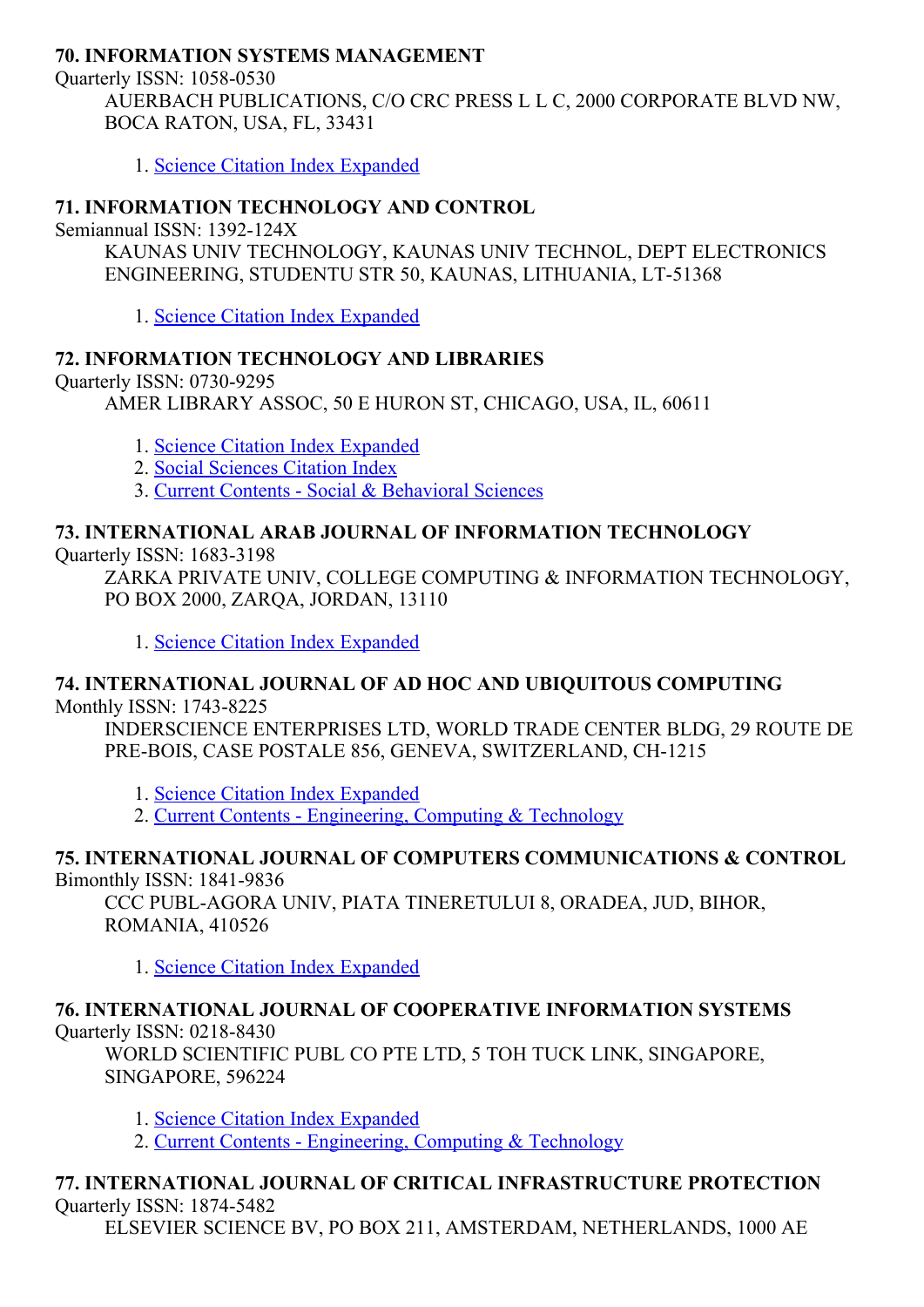- 1. Science Citation Index [Expanded](http://thomsonreuters.com/science-citation-index-expanded)
- 2. Current Contents [Engineering,](http://thomsonreuters.com/current-contents-connect) Computing & Technology

## 78. INTERNATIONAL JOURNAL OF DISTRIBUTED SENSOR NETWORKS

Ouarterly ISSN: 1550-1329

HINDAWI PUBLISHING CORP, 410 PARK AVENUE, 15TH FLOOR, #287 PMB, NEW YORK, USA, NY, 10022

1. Science Citation Index [Expanded](http://thomsonreuters.com/science-citation-index-expanded)

2. Current Contents - [Engineering,](http://thomsonreuters.com/current-contents-connect) Computing & Technology

### 79. INTERNATIONAL JOURNAL OF GEOGRAPHICAL INFORMATION SCIENCE Monthly ISSN: 1365-8816

TAYLOR & FRANCIS LTD, 4 PARK SQUARE, MILTON PARK, ABINGDON, ENGLAND, OXON, OX14 4RN

- 1. Science [Citation](http://thomsonreuters.com/science-citation-index-expanded) Index
- 2. Science Citation Index [Expanded](http://thomsonreuters.com/science-citation-index-expanded)
- 3. Social [Sciences](http://thomsonreuters.com/social-sciences-citation-index) Citation Index

4. Current Contents - Social & [Behavioral](http://thomsonreuters.com/current-contents-connect/) Sciences

## 80. INTERNATIONAL JOURNAL OF INFORMATION SECURITY

Bimonthly ISSN: 1615-5262

SPRINGER, 233 SPRING ST, NEW YORK, USA, NY, 10013

- 1. Science Citation Index [Expanded](http://thomsonreuters.com/science-citation-index-expanded)
- 2. Current Contents [Engineering,](http://thomsonreuters.com/current-contents-connect) Computing & Technology

## 81. INTERNATIONAL JOURNAL OF INFORMATION TECHNOLOGY & DECISION MAKING

Bimonthly ISSN:  $0219-6220$ 

WORLD SCIENTIFIC PUBL CO PTE LTD, 5 TOH TUCK LINK, SINGAPORE, SINGAPORE, 596224

1. Science Citation Index [Expanded](http://thomsonreuters.com/science-citation-index-expanded)

## 82. INTERNATIONAL JOURNAL OF MEDICAL INFORMATICS

Monthly ISSN: 1386-5056

ELSEVIER IRELAND LTD, ELSEVIER HOUSE, BROOKVALE PLAZA, EAST PARK SHANNON, CO, CLARE, IRELAND, 00000

- 1. Science [Citation](http://thomsonreuters.com/science-citation-index-expanded) Index
- 2. Science Citation Index [Expanded](http://thomsonreuters.com/science-citation-index-expanded)
- 3. Current Contents Clinical [Medicine](http://thomsonreuters.com/current-contents-connect)
- 4. Current [Contents](http://thomsonreuters.com/current-contents-connect) Life Sciences
- 5. BIOSIS [Previews](http://thomsonreuters.com/biosis-previews)

## 83. INTERNATIONAL JOURNAL OF NETWORK MANAGEMENT

Bimonthly ISSN: 1055-7148

WILEY-BLACKWELL, 111 RIVER ST, HOBOKEN, USA, NJ, 07030-5774

- 1. Science Citation Index [Expanded](http://thomsonreuters.com/science-citation-index-expanded)
- 2. Current Contents [Engineering,](http://thomsonreuters.com/current-contents-connect) Computing & Technology

# 84. INTERNATIONAL JOURNAL OF SENSOR NETWORKS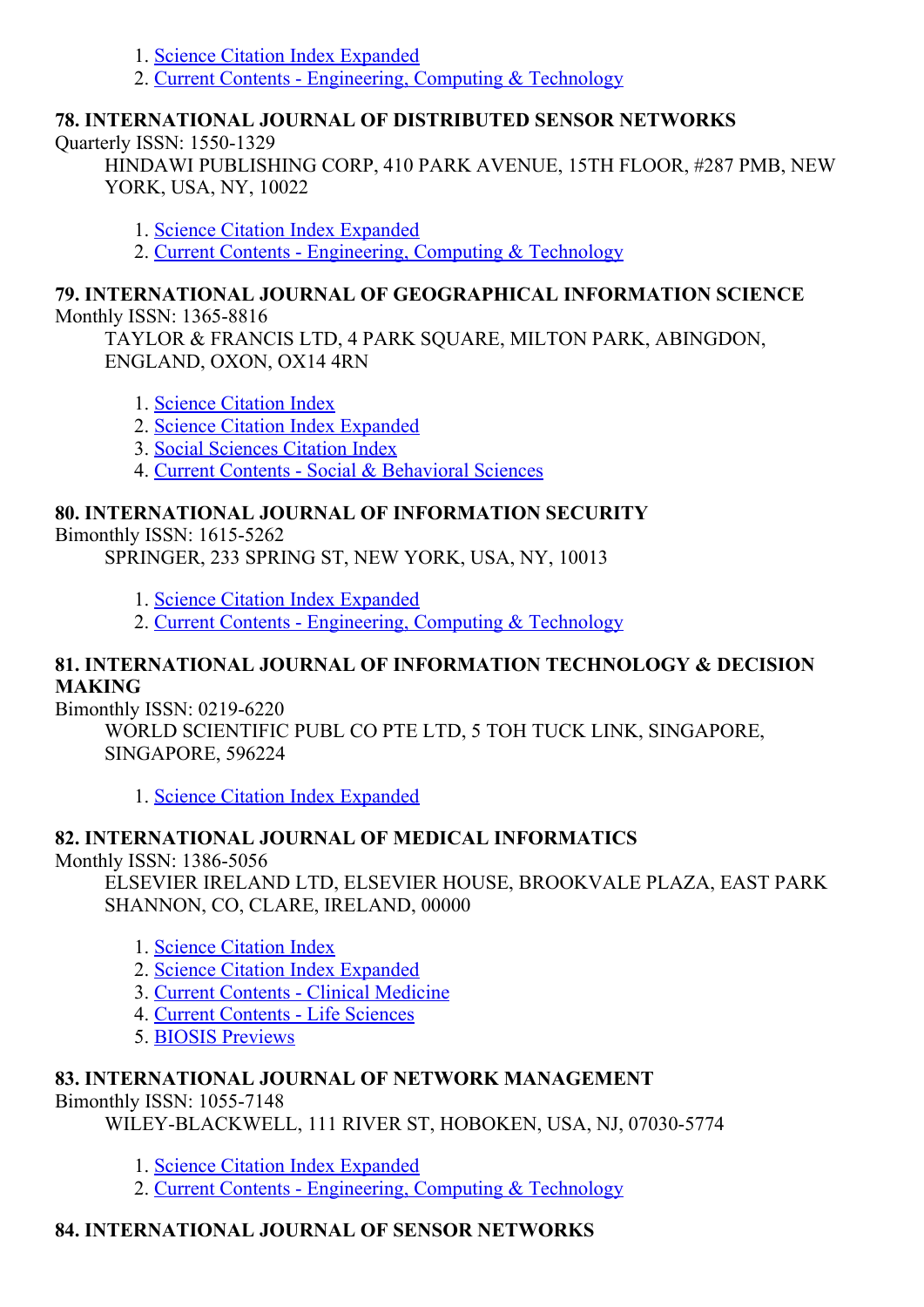Bimonthly ISSN: 1748-1279

INDERSCIENCE ENTERPRISES LTD, WORLD TRADE CENTER BLDG, 29 ROUTE DE PRE-BOIS, CASE POSTALE 856, GENEVA, SWITZERLAND, CH-1215

1. Science Citation Index [Expanded](http://thomsonreuters.com/science-citation-index-expanded)

2. Current Contents - [Engineering,](http://thomsonreuters.com/current-contents-connect) Computing & Technology

## 85. INTERNATIONAL JOURNAL OF WEB AND GRID SERVICES

**Ouarterly ISSN: 1741-1106** 

INDERSCIENCE ENTERPRISES LTD, WORLD TRADE CENTER BLDG, 29 ROUTE DE PRE-BOIS, CASE POSTALE 856, GENEVA, SWITZERLAND, CH-1215

1. Science Citation Index [Expanded](http://thomsonreuters.com/science-citation-index-expanded)

2. Current Contents - [Engineering,](http://thomsonreuters.com/current-contents-connect) Computing & Technology

## 86. INTERNATIONAL JOURNAL OF WEB SERVICES RESEARCH

Quarterly ISSN: 1545-7362

IGI PUBL, 701 E CHOCOLATE AVE, STE 200, HERSHEY, USA, PA, 17033-1240

1. Science Citation Index [Expanded](http://thomsonreuters.com/science-citation-index-expanded)

2. Current Contents - [Engineering,](http://thomsonreuters.com/current-contents-connect) Computing & Technology

#### 87. INTERNATIONAL JOURNAL ON SEMANTIC WEB AND INFORMATION SYSTEMS Quarterly ISSN: 1552-6283

IGI PUBL, 701 E CHOCOLATE AVE, STE 200, HERSHEY, USA, PA, 17033-1240

- 1. Science Citation Index [Expanded](http://thomsonreuters.com/science-citation-index-expanded)
- 2. Current Contents [Engineering,](http://thomsonreuters.com/current-contents-connect) Computing & Technology

## 88. INTERNET RESEARCH

Bimonthly ISSN: 1066-2243

EMERALD GROUP PUBLISHING LTD, HOWARD HOUSE, WAGON LANE, BINGLEY, ENGLAND, W YORKSHIRE, BD16 1WA

- 1. Science Citation Index [Expanded](http://thomsonreuters.com/science-citation-index-expanded)
- 2. Social [Sciences](http://thomsonreuters.com/social-sciences-citation-index) Citation Index
- 3. Current Contents Social & [Behavioral](http://thomsonreuters.com/current-contents-connect/) Sciences
- 4. Current Contents [Engineering,](http://thomsonreuters.com/current-contents-connect) Computing & Technology

## 89. IT PROFESSIONAL

Bimonthly ISSN: 1520-9202

IEEE COMPUTER SOC, 10662 LOS VAQUEROS CIRCLE, PO BOX 3014, LOS ALAMITOS, USA, CA, 90720-1314

1. Science Citation Index [Expanded](http://thomsonreuters.com/science-citation-index-expanded)

2. Current Contents - [Engineering,](http://thomsonreuters.com/current-contents-connect) Computing & Technology

#### 90. JOURNAL OF AMBIENT INTELLIGENCE AND HUMANIZED COMPUTING Bimonthly ISSN: 1868-5137

SPRINGER HEIDELBERG, TIERGARTENSTRASSE 17, HEIDELBERG, GERMANY, D-69121

1. Science Citation Index [Expanded](http://thomsonreuters.com/science-citation-index-expanded)

2. Current Contents - [Engineering,](http://thomsonreuters.com/current-contents-connect) Computing & Technology

## 91. JOURNAL OF AMBIENT INTELLIGENCE AND SMART ENVIRONMENTS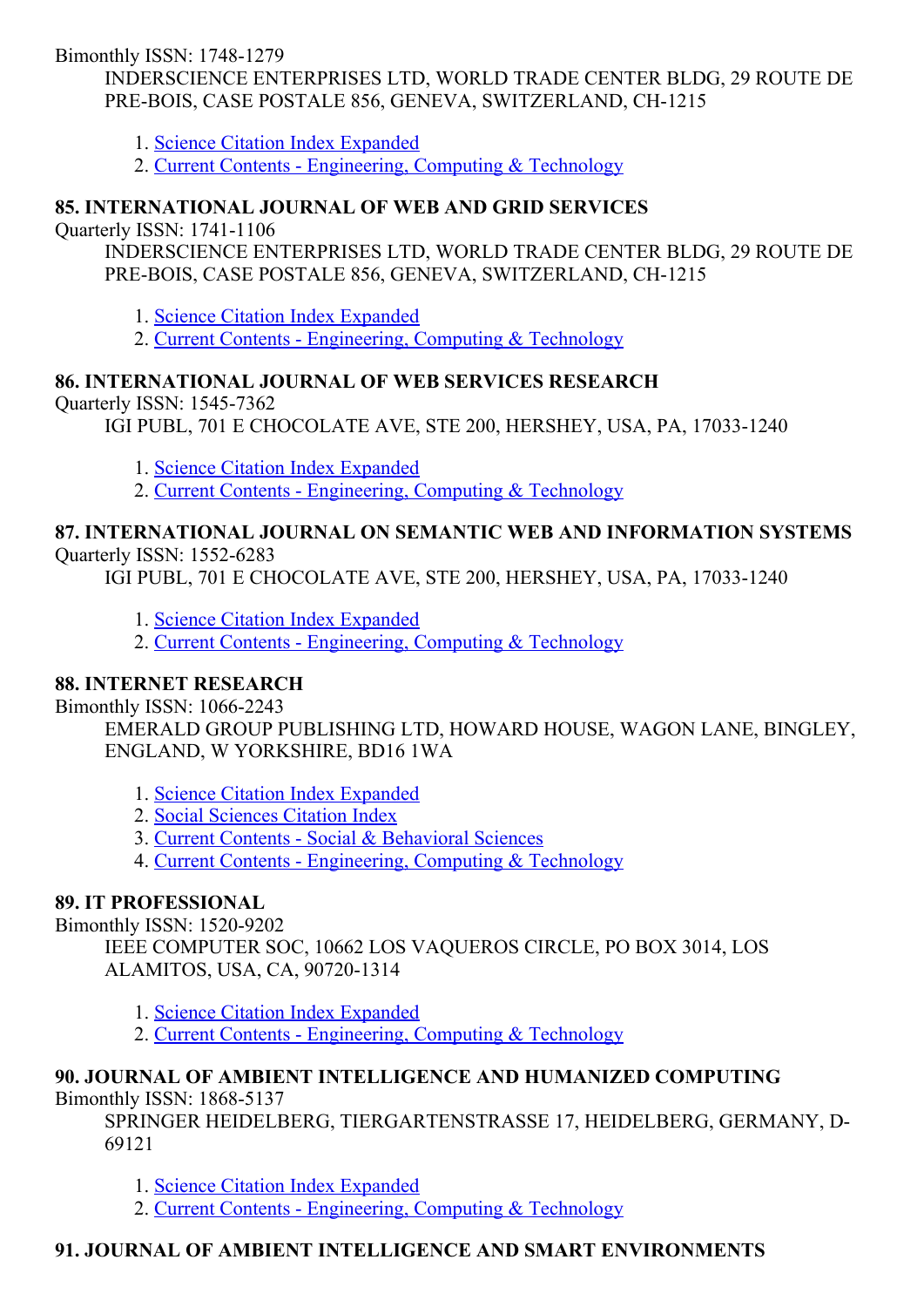## Quarterly ISSN: 1876-1364

IOS PRESS, NIEUWE HEMWEG 6B, AMSTERDAM, NETHERLANDS, 1013 BG

1. Science Citation Index [Expanded](http://thomsonreuters.com/science-citation-index-expanded)

2. Current Contents - [Engineering,](http://thomsonreuters.com/current-contents-connect) Computing & Technology

## 92. JOURNAL OF CHEMICAL INFORMATION AND MODELING

Monthly ISSN: 1549-9596

AMER CHEMICAL SOC, 1155 16TH ST, NW, WASHINGTON, USA, DC, 20036

- 1. Science [Citation](http://thomsonreuters.com/science-citation-index-expanded) Index
- 2. Science Citation Index [Expanded](http://thomsonreuters.com/science-citation-index-expanded)

3. Current Contents - Physical, [Chemical](http://thomsonreuters.com/current-contents-connect) & Earth Sciences

## 93. JOURNAL OF CHEMINFORMATICS

Irregular ISSN: 1758-2946

BIOMED CENTRAL LTD, 236 GRAYS INN RD, FLOOR 6, LONDON, ENGLAND, WC1X 8HL

1. Science Citation Index [Expanded](http://thomsonreuters.com/science-citation-index-expanded)

2. Current Contents - Physical, [Chemical](http://thomsonreuters.com/current-contents-connect) & Earth Sciences

## 94. JOURNAL OF COMMUNICATIONS AND NETWORKS

Bimonthly ISSN: 1229-2370

KOREAN INST COMMUNICATIONS SCIENCES (K I C S), HYUNDAI KIRIM OFFICETEL 1504-6 SEOCHODONG 1330-18, SEOCHOKU, SEOUL, SOUTH KOREA, 137-070

1. Science Citation Index [Expanded](http://thomsonreuters.com/science-citation-index-expanded)

2. Current Contents - [Engineering,](http://thomsonreuters.com/current-contents-connect) Computing & Technology

## 95. JOURNAL OF COMPUTER INFORMATION SYSTEMS

Quarterly ISSN: 08874417

INT ASSOC COMPUTER INFO SYSTEM, OKLAHOMA ST UNIV COLLEGE OF BUSINESS, STILLWATER, USA, OK, 74078

1. Science Citation Index [Expanded](http://thomsonreuters.com/science-citation-index-expanded)

## 96. JOURNAL OF DATABASE MANAGEMENT

Quarterly ISSN: 1063-8016

IGI PUBL, 701 E CHOCOLATE AVE, STE 200, HERSHEY, USA, PA, 17033-1240

1. Science Citation Index [Expanded](http://thomsonreuters.com/science-citation-index-expanded)

2. Current Contents - [Engineering,](http://thomsonreuters.com/current-contents-connect) Computing & Technology

## 97. JOURNAL OF GRID COMPUTING

Ouarterly ISSN: 1570-7873

SPRINGER, VAN GODEWIJCKSTRAAT 30, DORDRECHT, NETHERLANDS, 3311 GZ

1. Science Citation Index [Expanded](http://thomsonreuters.com/science-citation-index-expanded)

2. Current Contents - [Engineering,](http://thomsonreuters.com/current-contents-connect) Computing & Technology

## 98. JOURNAL OF INFORMATION SCIENCE

Bimonthly ISSN: 0165-5515

SAGE PUBLICATIONS LTD, 1 OLIVERS YARD, 55 CITY ROAD, LONDON, ENGLAND, EC1Y 1SP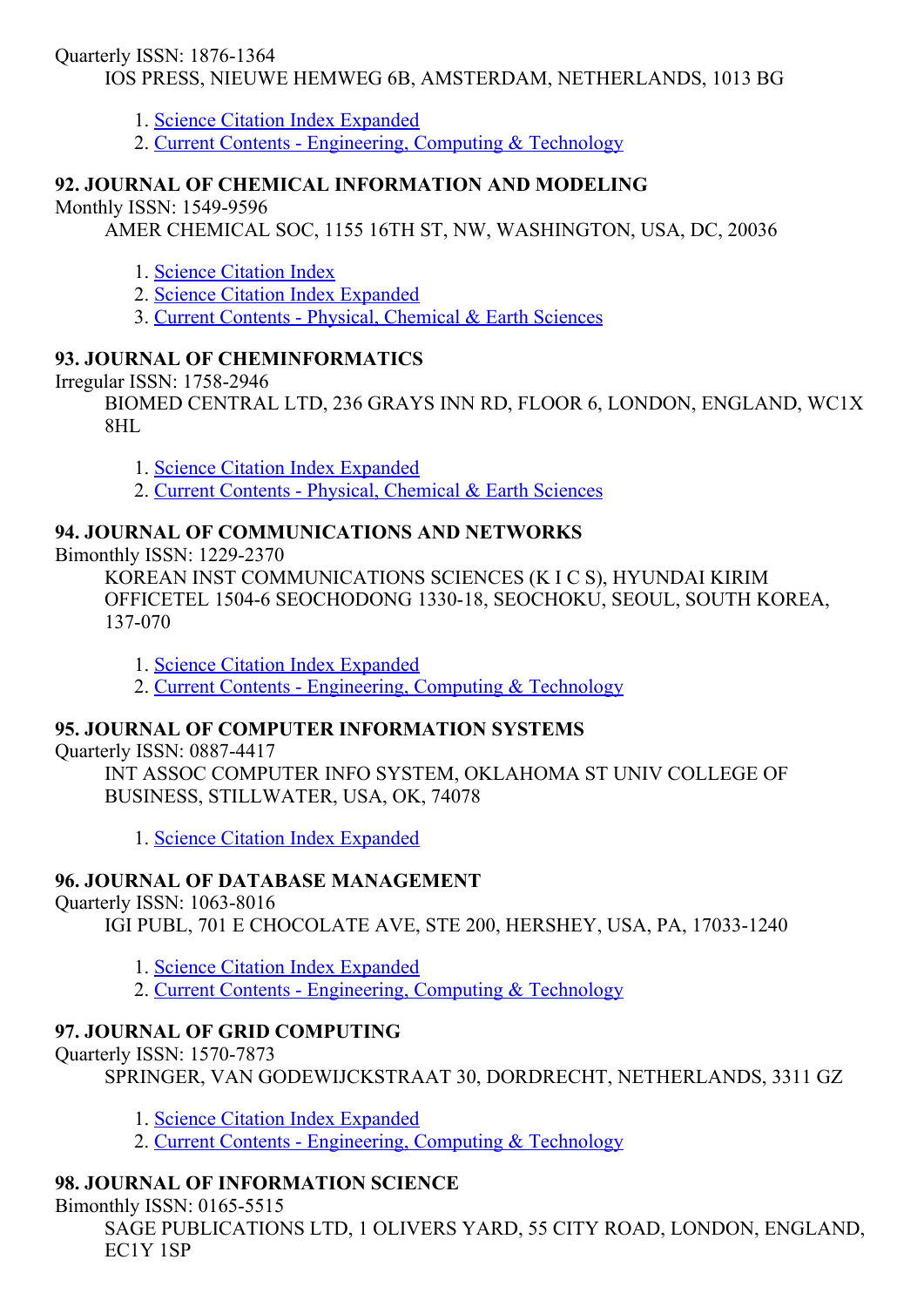- 1. Science Citation Index [Expanded](http://thomsonreuters.com/science-citation-index-expanded)
- 2. Social [Sciences](http://thomsonreuters.com/social-sciences-citation-index) Citation Index
- 3. Current Contents Social & [Behavioral](http://thomsonreuters.com/current-contents-connect/) Sciences

## 99. JOURNAL OF INFORMATION SCIENCE AND ENGINEERING

Bimonthly ISSN: 10162364

INST INFORMATION SCIENCE, ACADEMIA SINICA, TAIPEI, TAIWAN, 115

1. Science Citation Index [Expanded](http://thomsonreuters.com/science-citation-index-expanded)

## 100. JOURNAL OF INFORMATION TECHNOLOGY

Quarterly ISSN: 0268-3962

PALGRAVE MACMILLAN LTD, BRUNEL RD BLDG, HOUNDMILLS, BASINGSTOKE, ENGLAND, HANTS, RG21 6XS

- 1. Science Citation Index [Expanded](http://thomsonreuters.com/science-citation-index-expanded)
- 2. Social [Sciences](http://thomsonreuters.com/social-sciences-citation-index) Citation Index
- 3. Current Contents Social & [Behavioral](http://thomsonreuters.com/current-contents-connect/) Sciences
- 4. Current Contents [Engineering,](http://thomsonreuters.com/current-contents-connect) Computing & Technology

## 101. JOURNAL OF INTELLIGENT INFORMATION SYSTEMS

Bimonthly ISSN: 0925-9902

SPRINGER, VAN GODEWIJCKSTRAAT 30, DORDRECHT, NETHERLANDS, 3311 GZ

- 1. Science Citation Index [Expanded](http://thomsonreuters.com/science-citation-index-expanded)
- 2. Current Contents [Engineering,](http://thomsonreuters.com/current-contents-connect) Computing & Technology

## 102. JOURNAL OF INTERNET TECHNOLOGY

Bimonthly ISSN: 1607-9264

NATL ILAN UNIV, JIT, LIB & INFORMATION CTR, ILAN, TAIWAN, 26047

1. Science Citation Index [Expanded](http://thomsonreuters.com/science-citation-index-expanded)

## 103. JOURNAL OF MANAGEMENT INFORMATION SYSTEMS

Quarterly ISSN: 0742-1222

ROUTLEDGE JOURNALS, TAYLOR & FRANCIS LTD, 4 PARK SOUARE, MILTON PARK, ABINGDON, ENGLAND, OXFORDSHIRE, OX14 4RN

- 1. Science Citation Index [Expanded](http://thomsonreuters.com/science-citation-index-expanded)
- 2. Social [Sciences](http://thomsonreuters.com/social-sciences-citation-index) Citation Index
- 3. Current Contents Social & [Behavioral](http://thomsonreuters.com/current-contents-connect/) Sciences

## 104. JOURNAL OF NETWORK AND SYSTEMS MANAGEMENT

Ouarterly ISSN: 1064-7570

SPRINGER, 233 SPRING ST, NEW YORK, USA, NY, 10013

- 1. Science Citation Index [Expanded](http://thomsonreuters.com/science-citation-index-expanded)
- 2. Current Contents [Engineering,](http://thomsonreuters.com/current-contents-connect) Computing & Technology

## 105. JOURNAL OF OPTICAL COMMUNICATIONS AND NETWORKING

Monthly ISSN: 1943-0620

OPTICAL SOC AMER, 2010 MASSACHUSETTS AVE NW, WASHINGTON, USA, DC, 20036

1. Science Citation Index [Expanded](http://thomsonreuters.com/science-citation-index-expanded)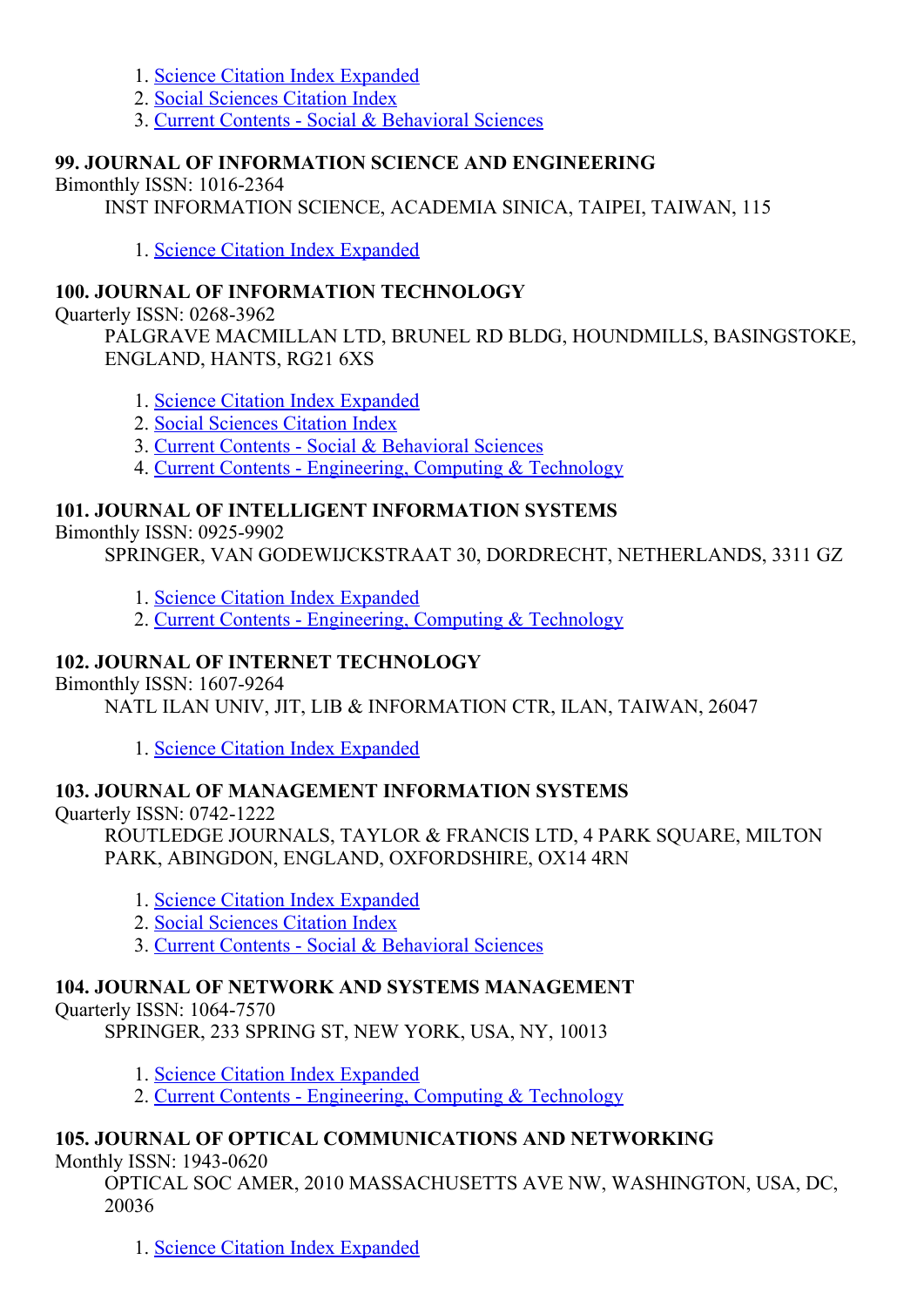2. Current Contents - [Engineering,](http://thomsonreuters.com/current-contents-connect) Computing & Technology

## 106. JOURNAL OF ORGANIZATIONAL AND END USER COMPUTING

Ouarterly ISSN: 1546-2234

IGI PUBL, 701 E CHOCOLATE AVE, STE 200, HERSHEY, USA, PA, 17033-1240

- 1. Science Citation Index [Expanded](http://thomsonreuters.com/science-citation-index-expanded)
- 2. Social [Sciences](http://thomsonreuters.com/social-sciences-citation-index) Citation Index

3. Current Contents - Social & [Behavioral](http://thomsonreuters.com/current-contents-connect/) Sciences

#### 107. JOURNAL OF ORGANIZATIONAL COMPUTING AND ELECTRONIC COMMERCE Quarterly ISSN: 1091-9392

TAYLOR & FRANCIS INC, 530 WALNUT STREET, STE 850, PHILADELPHIA, USA, PA,

19106

- 1. Science [Citation](http://thomsonreuters.com/science-citation-index-expanded) Index
- 2. Science Citation Index [Expanded](http://thomsonreuters.com/science-citation-index-expanded)

3. Current Contents [Engineering,](http://thomsonreuters.com/current-contents-connect) Computing & Technology

# 108. JOURNAL OF RESEARCH AND PRACTICE IN INFORMATION TECHNOLOGY

## Ouarterly ISSN: 1443-458X

AUSTRALIAN COMPUTER SOC INC, PO BOX Q534, QVB POST OFFICE, SYDNEY, AUSTRALIA, NSW, 1230

1. Science Citation Index [Expanded](http://thomsonreuters.com/science-citation-index-expanded)

## 109. JOURNAL OF SIGNAL PROCESSING SYSTEMS FOR SIGNAL IMAGE AND VIDEO **TECHNOLOGY**

Monthly ISSN: 1939-8018

SPRINGER, 233 SPRING ST, NEW YORK, USA, NY, 10013

1. Science Citation Index [Expanded](http://thomsonreuters.com/science-citation-index-expanded)

2. Current Contents - [Engineering,](http://thomsonreuters.com/current-contents-connect) Computing & Technology

## 110. JOURNAL OF STRATEGIC INFORMATION SYSTEMS

## Ouarterly ISSN: 0963-8687

ELSEVIER SCIENCE BV, PO BOX 211, AMSTERDAM, NETHERLANDS, 1000 AE

- 1. Science Citation Index [Expanded](http://thomsonreuters.com/science-citation-index-expanded)
- 2. Social [Sciences](http://thomsonreuters.com/social-sciences-citation-index) Citation Index
- 3. Current Contents Social & [Behavioral](http://thomsonreuters.com/current-contents-connect/) Sciences

## 111. JOURNAL OF THE ACM

Bimonthly ISSN: 0004-5411

ASSOC COMPUTING MACHINERY, 2 PENN PLAZA, STE 701, NEW YORK, USA, NY, 10121-0701

- 1. Science [Citation](http://thomsonreuters.com/science-citation-index-expanded) Index
- 2. Science Citation Index [Expanded](http://thomsonreuters.com/science-citation-index-expanded)
- 3. Current Contents [Engineering,](http://thomsonreuters.com/current-contents-connect) Computing & Technology

## 112. JOURNAL OF THE AMERICAN MEDICAL INFORMATICS ASSOCIATION

## Bimonthly ISSN: 1067-5027

OXFORD UNIV PRESS, GREAT CLARENDON ST, OXFORD, ENGLAND, OX2 6DP

1. Science [Citation](http://thomsonreuters.com/science-citation-index-expanded) Index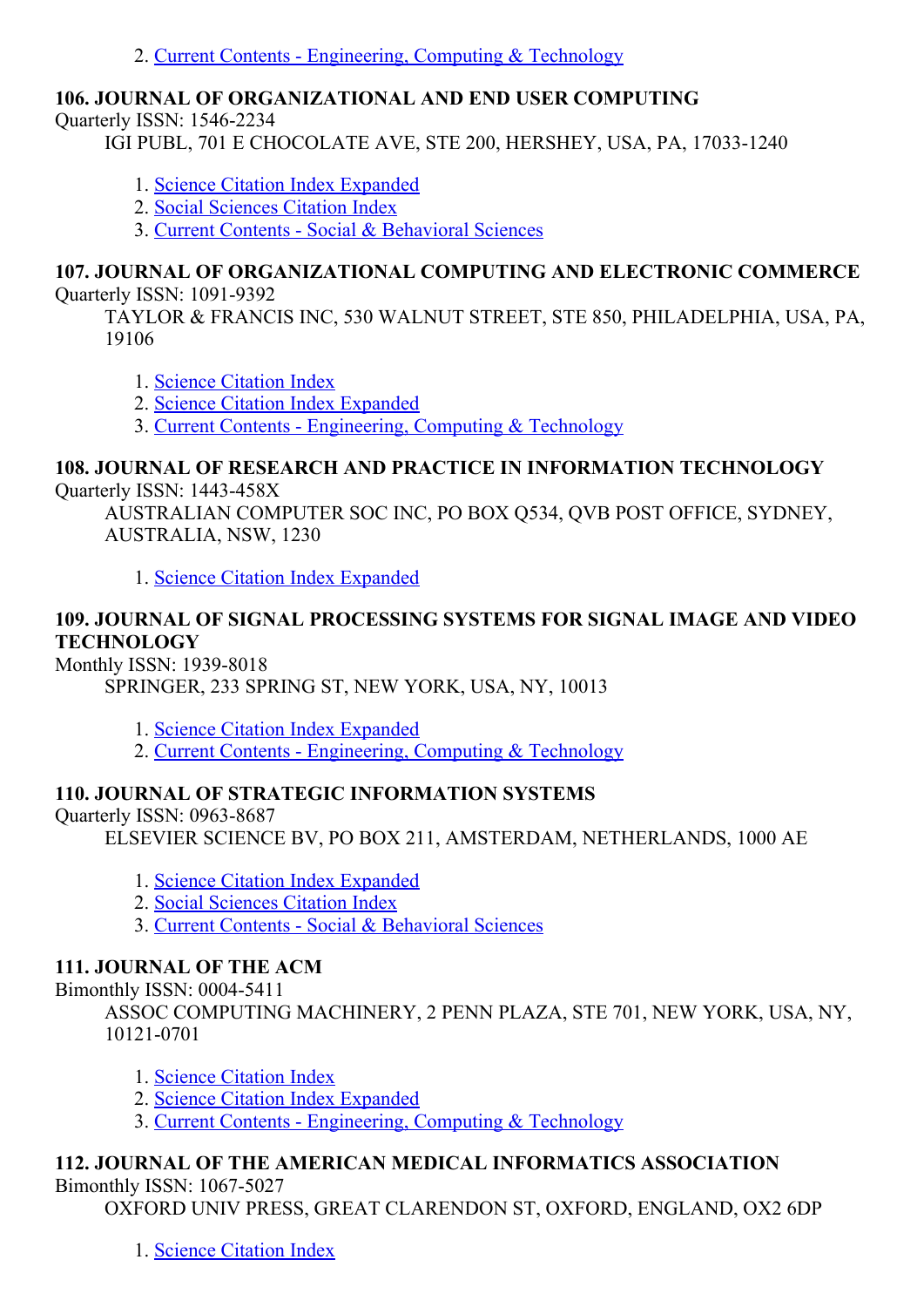- 2. Science Citation Index [Expanded](http://thomsonreuters.com/science-citation-index-expanded)
- 3. Social [Sciences](http://thomsonreuters.com/social-sciences-citation-index) Citation Index
- 4. Current Contents Social & [Behavioral](http://thomsonreuters.com/current-contents-connect/) Sciences
- 5. Current Contents Clinical [Medicine](http://thomsonreuters.com/current-contents-connect)

### 113. JOURNAL OF THE ASSOCIATION FOR INFORMATION SCIENCE AND **TECHNOLOGY**

Monthly ISSN: 2330-1635

WILEY-BLACKWELL, 111 RIVER ST, HOBOKEN, USA, NJ, 07030-5774

- 1. Science Citation Index [Expanded](http://thomsonreuters.com/science-citation-index-expanded)
- 2. Social [Sciences](http://thomsonreuters.com/social-sciences-citation-index) Citation Index
- 3. Current Contents Social & [Behavioral](http://thomsonreuters.com/current-contents-connect/) Sciences

## 114. JOURNAL OF THE ASSOCIATION FOR INFORMATION SYSTEMS

Monthly ISSN: 1536-9323

ASSOC INFORMATION SYSTEMS, GEORGIA STATE UNIV, 35 BROAD STREET, STE 916917, ATLANTA, USA, GA, 30303

- 1. Science Citation Index [Expanded](http://thomsonreuters.com/science-citation-index-expanded)
- 2. Social [Sciences](http://thomsonreuters.com/social-sciences-citation-index) Citation Index
- 3. Current Contents Social & [Behavioral](http://thomsonreuters.com/current-contents-connect/) Sciences

# 115. JOURNAL OF VISUAL COMMUNICATION AND IMAGE REPRESENTATION

Bimonthly ISSN: 1047-3203

ACADEMIC PRESS INC ELSEVIER SCIENCE, 525 B ST, STE 1900, SAN DIEGO, USA, CA, 92101-4495

1. Science Citation Index [Expanded](http://thomsonreuters.com/science-citation-index-expanded)

2. Current Contents - [Engineering,](http://thomsonreuters.com/current-contents-connect) Computing & Technology

## 116. JOURNAL OF WEB SEMANTICS

Quarterly ISSN: 1570-8268

ELSEVIER SCIENCE BV, PO BOX 211, AMSTERDAM, NETHERLANDS, 1000 AE

- 1. Science Citation Index [Expanded](http://thomsonreuters.com/science-citation-index-expanded)
- 2. Current Contents [Engineering,](http://thomsonreuters.com/current-contents-connect) Computing & Technology

## 117. KNOWLEDGE AND INFORMATION SYSTEMS

Monthly ISSN: 0219-1377

SPRINGER LONDON LTD, 236 GRAYS INN RD, 6TH FLOOR, LONDON, ENGLAND, WC1X 8HL

- 1. Science Citation Index [Expanded](http://thomsonreuters.com/science-citation-index-expanded)
- 2. Current Contents [Engineering,](http://thomsonreuters.com/current-contents-connect) Computing & Technology

## 118. KSII TRANSACTIONS ON INTERNET AND INFORMATION SYSTEMS

Bimonthly ISSN: 1976-7277

KSII-KOR SOC INTERNET INFORMATION, KOR SCI & TECHNOL CTR, 409 ON 4TH FLR, MAIN BLDG, 635-4 YEOKSAM 1-DONG, GANGNAM-GU, SOUTH KOREA, SEOUL, 00000

1. Science Citation Index [Expanded](http://thomsonreuters.com/science-citation-index-expanded)

## 119. METHODS OF INFORMATION IN MEDICINE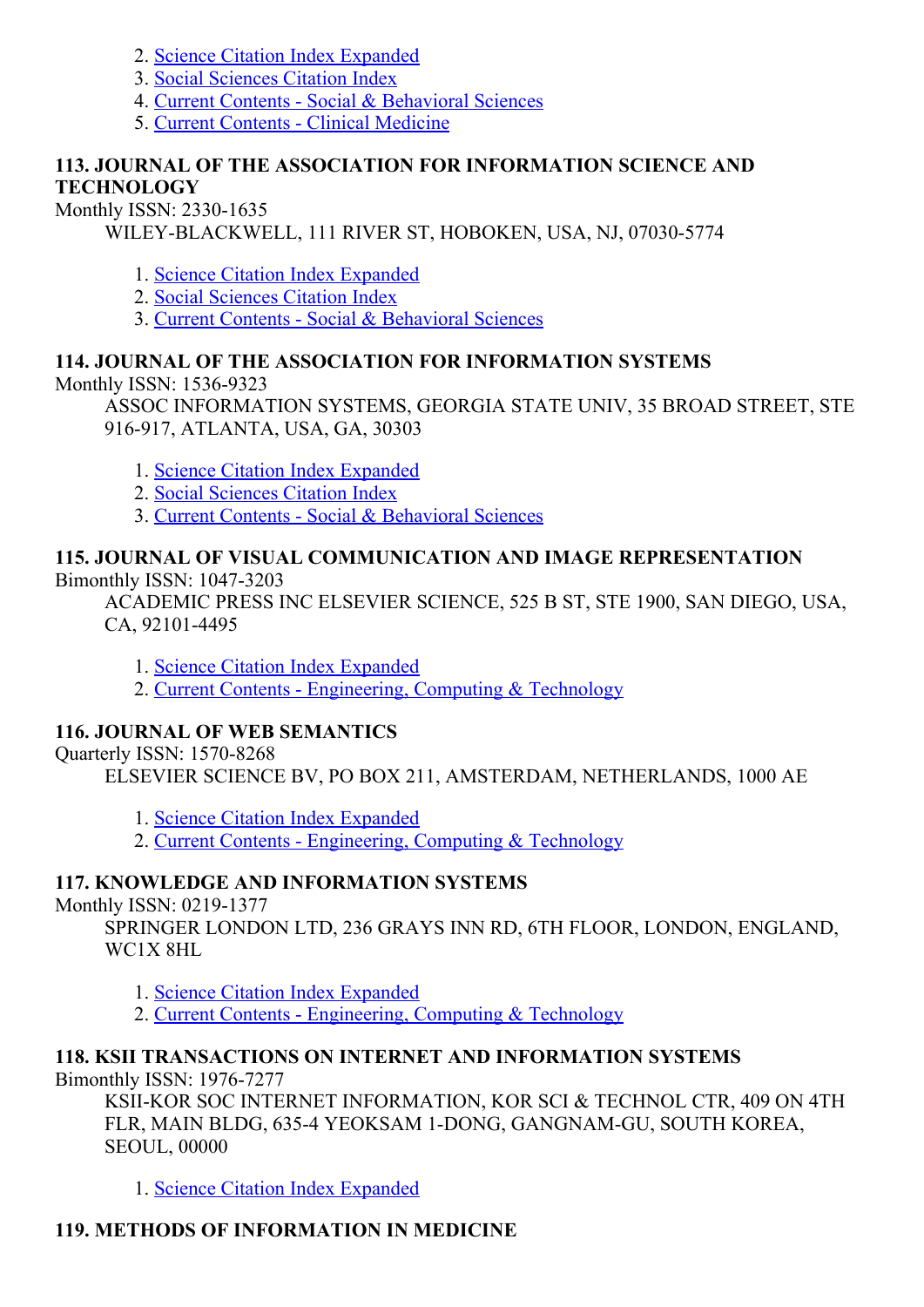Bimonthly ISSN: 0026-1270 SCHATTAUER GMBH-VERLAG MEDIZIN NATURWISSENSCHAFTEN, HOLDERLINSTRASSE 3, STUTTGART, GERMANY, D-70174

- 1. Science [Citation](http://thomsonreuters.com/science-citation-index-expanded) Index
- 2. Science Citation Index [Expanded](http://thomsonreuters.com/science-citation-index-expanded)
- 3. Current Contents Clinical [Medicine](http://thomsonreuters.com/current-contents-connect)

## 120. MIS QUARTERLY

#### Ouarterly ISSN: 0276-7783

SOC INFORM MANAGE-MIS RES CENT, UNIV MINNESOTA-SCH MANAGEMENT 271 19TH AVE SOUTH, MINNEAPOLIS, USA, MN, 55455

1. Science Citation Index [Expanded](http://thomsonreuters.com/science-citation-index-expanded)

- 2. Social [Sciences](http://thomsonreuters.com/social-sciences-citation-index) Citation Index
- 3. Current Contents Social & [Behavioral](http://thomsonreuters.com/current-contents-connect/) Sciences

## 121. MOBILE INFORMATION SYSTEMS

Ouarterly ISSN: 1574-017X

HINDAWI PUBLISHING CORP, 410 PARK AVENUE, 15TH FLOOR, #287 PMB, NEW YORK, USA, NY, 10022

- 1. Science Citation Index [Expanded](http://thomsonreuters.com/science-citation-index-expanded)
- 2. Current Contents [Engineering,](http://thomsonreuters.com/current-contents-connect) Computing & Technology

## 122. MOBILE NETWORKS & APPLICATIONS

Bimonthly ISSN: 1383-469X

SPRINGER, VAN GODEWIJCKSTRAAT 30, DORDRECHT, NETHERLANDS, 3311 GZ

- 1. Science Citation Index [Expanded](http://thomsonreuters.com/science-citation-index-expanded)
- 2. Current Contents [Engineering,](http://thomsonreuters.com/current-contents-connect) Computing & Technology

## 123. MULTIMEDIA SYSTEMS

Bimonthly ISSN: 0942-4962

SPRINGER, 233 SPRING ST, NEW YORK, USA, NY, 10013

- 1. Science [Citation](http://thomsonreuters.com/science-citation-index-expanded) Index
- 2. Science Citation Index [Expanded](http://thomsonreuters.com/science-citation-index-expanded)
- 3. Current Contents [Engineering,](http://thomsonreuters.com/current-contents-connect) Computing & Technology

## 124. MULTIMEDIA TOOLS AND APPLICATIONS

#### Monthly ISSN: 1380-7501

SPRINGER, VAN GODEWIJCKSTRAAT 30, DORDRECHT, NETHERLANDS, 3311 GZ

- 1. Science Citation Index [Expanded](http://thomsonreuters.com/science-citation-index-expanded)
- 2. Current Contents [Engineering,](http://thomsonreuters.com/current-contents-connect) Computing & Technology

## 125. NEW REVIEW OF HYPERMEDIA AND MULTIMEDIA

Quarterly ISSN: 1361-4568

TAYLOR & FRANCIS LTD, 4 PARK SQUARE, MILTON PARK, ABINGDON, ENGLAND, OXON, OX14 4RN

1. Science Citation Index [Expanded](http://thomsonreuters.com/science-citation-index-expanded)

126. ONLINE INFORMATION REVIEW Bimonthly ISSN: 1468-4527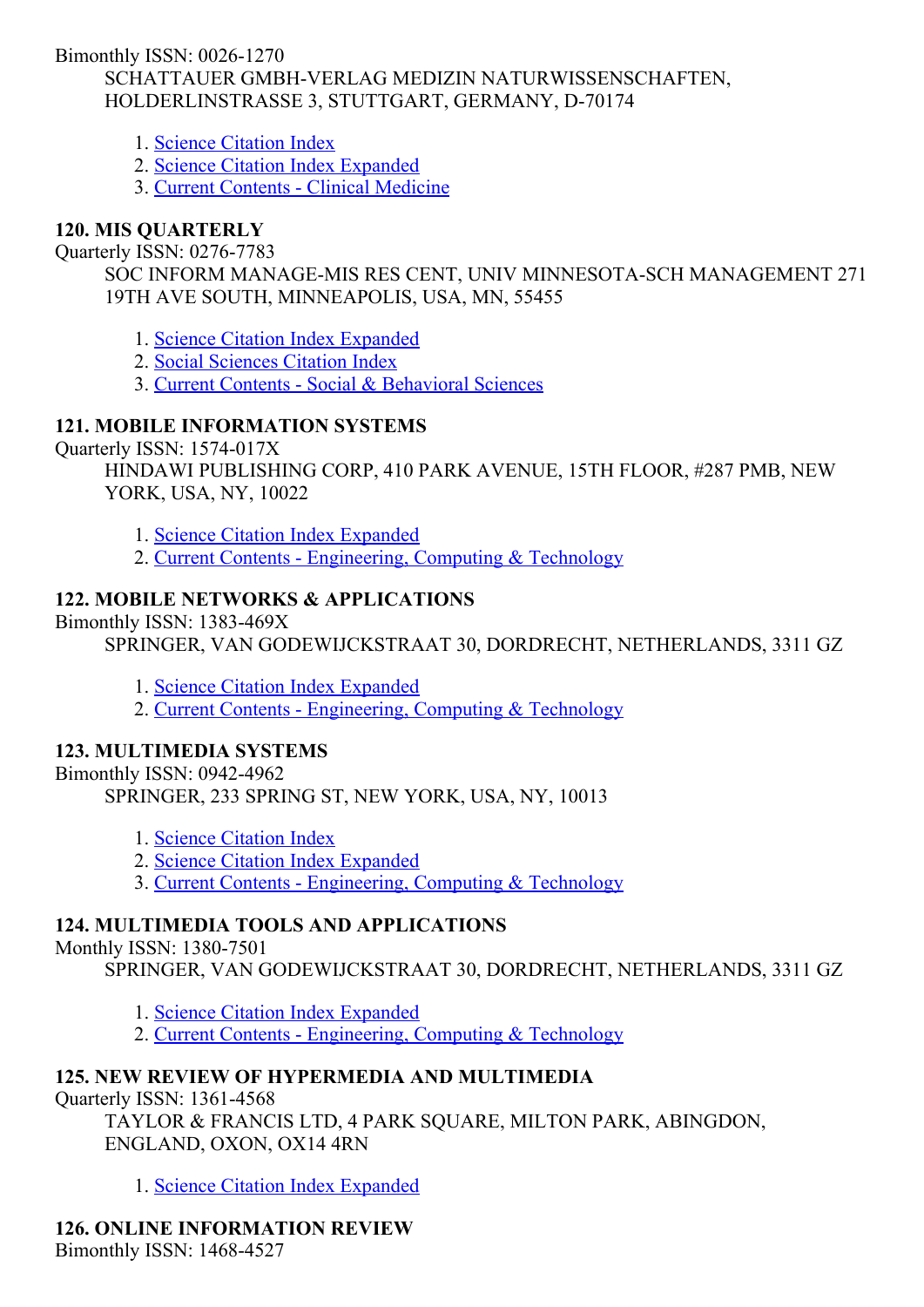### EMERALD GROUP PUBLISHING LTD, HOWARD HOUSE, WAGON LANE, BINGLEY, ENGLAND, W YORKSHIRE, BD16 1WA

- 1. Science Citation Index [Expanded](http://thomsonreuters.com/science-citation-index-expanded)
- 2. Social [Sciences](http://thomsonreuters.com/social-sciences-citation-index) Citation Index
- 3. Current Contents Social & [Behavioral](http://thomsonreuters.com/current-contents-connect/) Sciences

## 127. OPTICAL SWITCHING AND NETWORKING

Quarterly ISSN: 15734277

ELSEVIER SCIENCE BV, PO BOX 211, AMSTERDAM, NETHERLANDS, 1000 AE

- 1. Science Citation Index [Expanded](http://thomsonreuters.com/science-citation-index-expanded)
- 2. Current Contents [Engineering,](http://thomsonreuters.com/current-contents-connect) Computing & Technology

## 128. PEER-TO-PEER NETWORKING AND APPLICATIONS

## Quarterly ISSN: 1936-6442

SPRINGER, 233 SPRING ST, NEW YORK, USA, NY, 10013

- 1. Science Citation Index [Expanded](http://thomsonreuters.com/science-citation-index-expanded)
- 2. Current Contents [Engineering,](http://thomsonreuters.com/current-contents-connect) Computing & Technology

## 129. PERSONAL AND UBIQUITOUS COMPUTING

Bimonthly ISSN: 16174909

SPRINGER LONDON LTD, 236 GRAYS INN RD, 6TH FLOOR, LONDON, ENGLAND, WC1X 8HL

- 1. Science Citation Index [Expanded](http://thomsonreuters.com/science-citation-index-expanded)
- 2. Current Contents [Engineering,](http://thomsonreuters.com/current-contents-connect) Computing & Technology

## 130. PERVASIVE AND MOBILE COMPUTING

## Bimonthly ISSN: 15741192

ELSEVIER SCIENCE BV, PO BOX 211, AMSTERDAM, NETHERLANDS, 1000 AE

- 1. Science Citation Index [Expanded](http://thomsonreuters.com/science-citation-index-expanded)
- 2. Current Contents [Engineering,](http://thomsonreuters.com/current-contents-connect) Computing & Technology

## 131. PHOTONIC NETWORK COMMUNICATIONS

Bimonthly ISSN: 1387-974X

SPRINGER, 233 SPRING ST, NEW YORK, USA, NY, 10013

- 1. Science [Citation](http://thomsonreuters.com/science-citation-index-expanded) Index
- 2. Science Citation Index [Expanded](http://thomsonreuters.com/science-citation-index-expanded)
- 3. Current Contents [Engineering,](http://thomsonreuters.com/current-contents-connect) Computing & Technology

## 132. PROGRAM-ELECTRONIC LIBRARY AND INFORMATION SYSTEMS

Quarterly ISSN: 0033-0337

EMERALD GROUP PUBLISHING LTD, HOWARD HOUSE, WAGON LANE, BINGLEY, ENGLAND, W YORKSHIRE, BD16 1WA

- 1. Science Citation Index [Expanded](http://thomsonreuters.com/science-citation-index-expanded)
- 2. Social [Sciences](http://thomsonreuters.com/social-sciences-citation-index) Citation Index
- 3. Current Contents Social & [Behavioral](http://thomsonreuters.com/current-contents-connect/) Sciences

# 133. RAIRO-THEORETICAL INFORMATICS AND APPLICATIONS

Quarterly ISSN: 0988-3754

EDP SCIENCES S A, 17, AVE DU HOGGAR, PA COURTABOEUF, BP 112, LES ULIS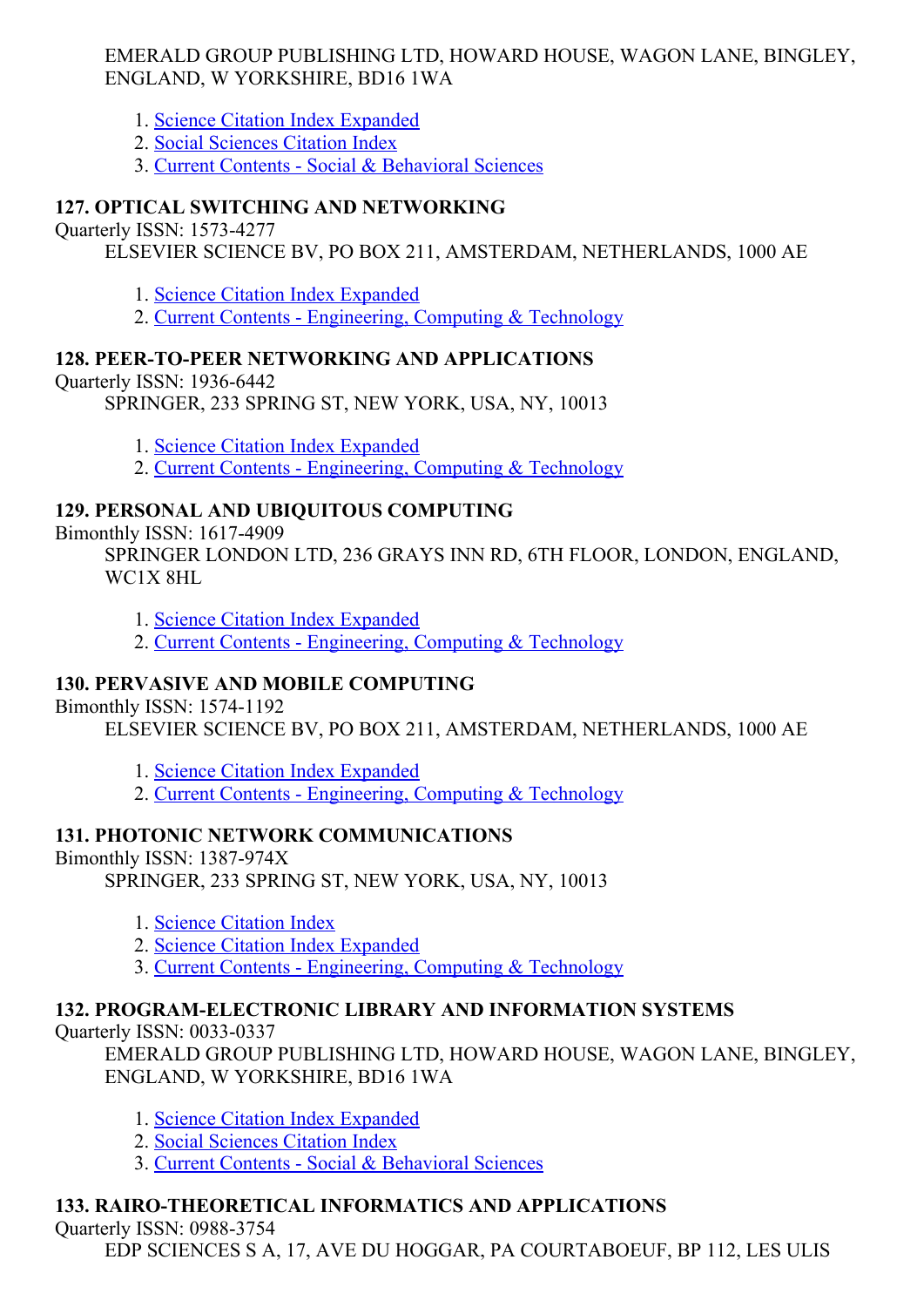## CEDEX A, FRANCE, F-91944

- 1. Science Citation Index [Expanded](http://thomsonreuters.com/science-citation-index-expanded)
- 2. Current Contents [Engineering,](http://thomsonreuters.com/current-contents-connect) Computing & Technology

### 134. REQUIREMENTS ENGINEERING

Quarterly ISSN: 0947-3602 SPRINGER, 233 SPRING ST, NEW YORK, USA, NY, 10013

- 1. Science Citation Index [Expanded](http://thomsonreuters.com/science-citation-index-expanded)
- 2. Current Contents [Engineering,](http://thomsonreuters.com/current-contents-connect) Computing & Technology

## 135. SCIENCE CHINA-INFORMATION SCIENCES

Monthly ISSN:  $1674-733X$ 

SCIENCE PRESS, 16 DONGHUANGCHENGGEN NORTH ST, BEIJING, PEOPLES R CHINA, 100717

- 1. Science [Citation](http://thomsonreuters.com/science-citation-index-expanded) Index
- 2. Science Citation Index [Expanded](http://thomsonreuters.com/science-citation-index-expanded)

3. Current Contents [Engineering,](http://thomsonreuters.com/current-contents-connect) Computing & Technology

### 136. SECURITY AND COMMUNICATION NETWORKS

Semimonthly ISSN: 1939-0114

WILEY-BLACKWELL, 111 RIVER ST, HOBOKEN, USA, NJ, 07030-5774

- 1. Science Citation Index [Expanded](http://thomsonreuters.com/science-citation-index-expanded)
- 2. Current Contents [Engineering,](http://thomsonreuters.com/current-contents-connect) Computing & Technology

### 137. SEMANTIC WEB

Bimonthly ISSN: 1570-0844

IOS PRESS, NIEUWE HEMWEG 6B, AMSTERDAM, NETHERLANDS, 1013 BG

1. Science Citation Index [Expanded](http://thomsonreuters.com/science-citation-index-expanded)

2. Current Contents - [Engineering,](http://thomsonreuters.com/current-contents-connect) Computing & Technology

## 138. SIGMOD RECORD

Ouarterly ISSN: 0163-5808

ASSOC COMPUTING MACHINERY, 2 PENN PLAZA, STE 701, NEW YORK, USA, NY, 10121-0701

- 1. Science Citation Index [Expanded](http://thomsonreuters.com/science-citation-index-expanded)
- 2. Current Contents [Engineering,](http://thomsonreuters.com/current-contents-connect) Computing & Technology

## 139. SUSTAINABLE COMPUTING-INFORMATICS & SYSTEMS

Ouarterly ISSN: 2210-5379

ELSEVIER SCIENCE BV, PO BOX 211, AMSTERDAM, NETHERLANDS, 1000 AE

- 1. Science Citation Index [Expanded](http://thomsonreuters.com/science-citation-index-expanded)
- 2. Current Contents [Engineering,](http://thomsonreuters.com/current-contents-connect) Computing & Technology

## 140. TSINGHUA SCIENCE AND TECHNOLOGY

Bimonthly ISSN: 1007-0214

TSINGHUA UNIV PRESS, TSINGHUA UNIV, RM A703, XUEYAN BLDG, BEIJING, PEOPLES R CHINA, 10084

1. Science Citation Index [Expanded](http://thomsonreuters.com/science-citation-index-expanded)